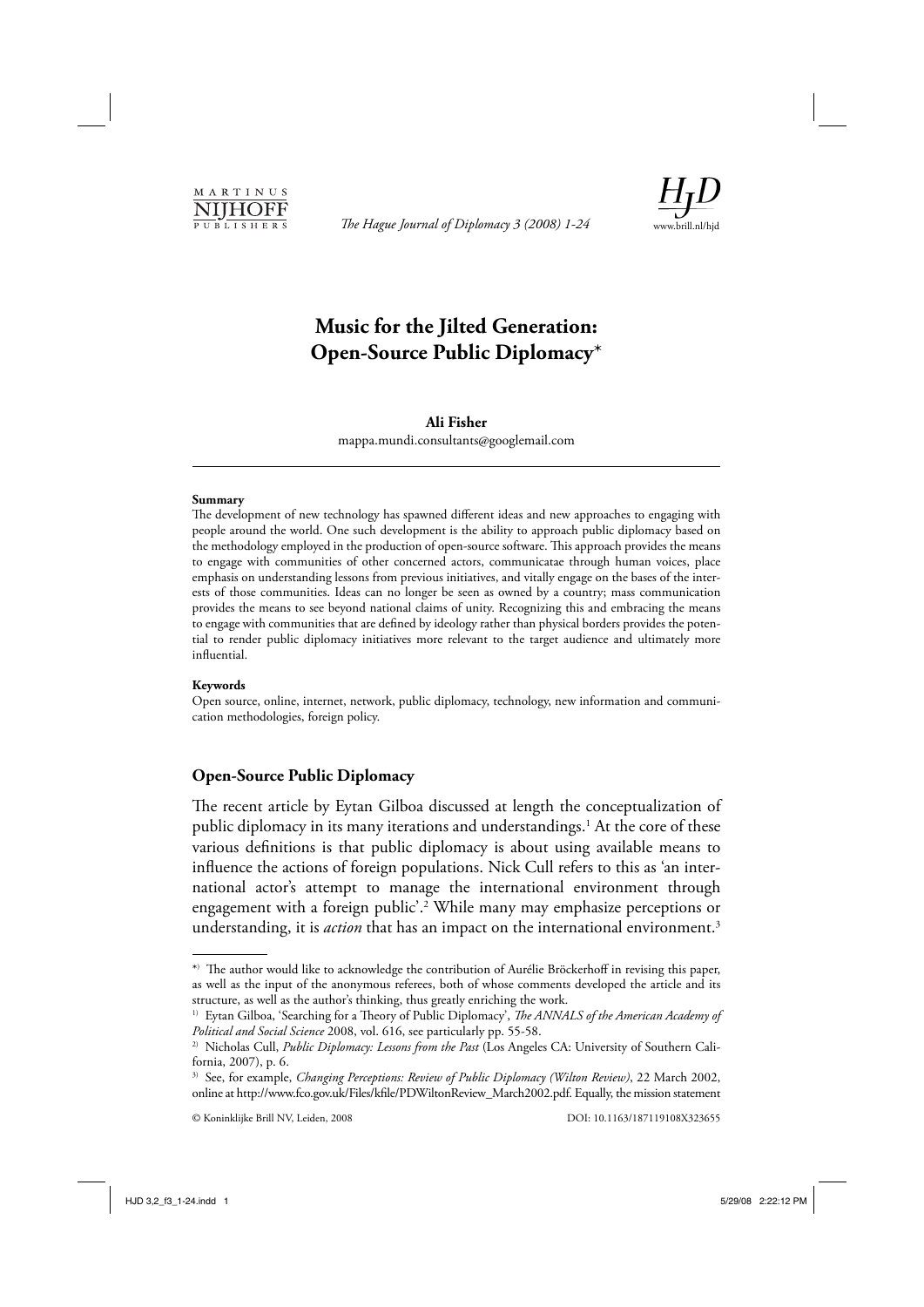As the practice of public diplomacy develops and the barriers to entry become lower, there is an increasing need to consider new possibilities to add to the toolbox of existing methodologies. One such possibility is a shift in mindset that will enable adoption of an open-source approach. This has the potential to break down the hierarchical producer and recipient relationship, and creates a means for collective action.

 David Rothkopf has already argued for a change in mindset to recognize the 'tectonic shifts that are transforming the very nature of global society' as a result of the 'information revolution'. He noted:

The realpolitik of the new era is cyberpolitik, in which the actors are no longer just states, and raw power can be countered or fortified by information power. The mighty will continue to prevail, but the sources, instruments and measures of that might are dramatically changed.<sup>4</sup>

This argument placed the ability to exert influence through information alongside economic, military and political power. To build on this argument, it is necessary not only to consider information alongside other pillars of power, but also to consider a shift in mindset in the development of public diplomacy initiatives.

The different mindsets for production have been characterized as the 'cathedral' and the 'bazaar' by Eric Raymond in his book *The Cathedral and the Bazaar*. He typified the cathedrals as, 'carefully crafted by individual wizards or small bands of mages working in splendid isolation', while describing the alternative as 'a great babbling bazaar of differing agendas and approaches'.5 Much of current public diplomacy practice can be characterized by Eric Raymond's 'cathedral'. They are typified by hierarchical structures, creating centralized networks that are intended to achieve goals determined by a traditionally defined elite.

## **Inside the Cathedral**

 R.S. Zaharna demonstrated the existence of this cathedral approach, while arguing for the benefits of networked communication.<sup>6</sup> Many of the structures cur-

for DG Relex of the European Commission states: 'The Directorate-General for External Relations contributes to the formulation by the Commissioner for External Relations, together with her colleagues of an effective and coherent external relations policy for the European Union, so as to enable the EU to assert its identity on the international scene'; see http://ec.europa.eu/dgs/external\_relations/general/ mission\_en.htm.

<sup>&</sup>lt;sup>4)</sup> David J. Rothkopf, 'Cyberpolitik: The Changing Nature of Power in the Information Age', *Journal of International Affairs*, vol. 51, no. 2, spring 1998, p. 325-326. Also see Shaun Riordan, 'Reforming Foreign Services for the Twenty-First Century', *The Hague Journal of Diplomacy*, vol. 2, no. 2, September 2007, pp. 161-173.

<sup>&</sup>lt;sup>5)</sup> Eric Steven Raymond, *The Cathedral and the Bazaar*, available online at http://catb.org/~esr/writings/ cathedral-bazaar/.

<sup>&</sup>lt;sup>6)</sup> R.S. Zaharna, 'The Soft Power Differential: Network Communication and Mass Communication in Public Diplomacy', *The Hague Journal of Diplomacy*, vol. 2, no. 3, 2007, pp. 213-228.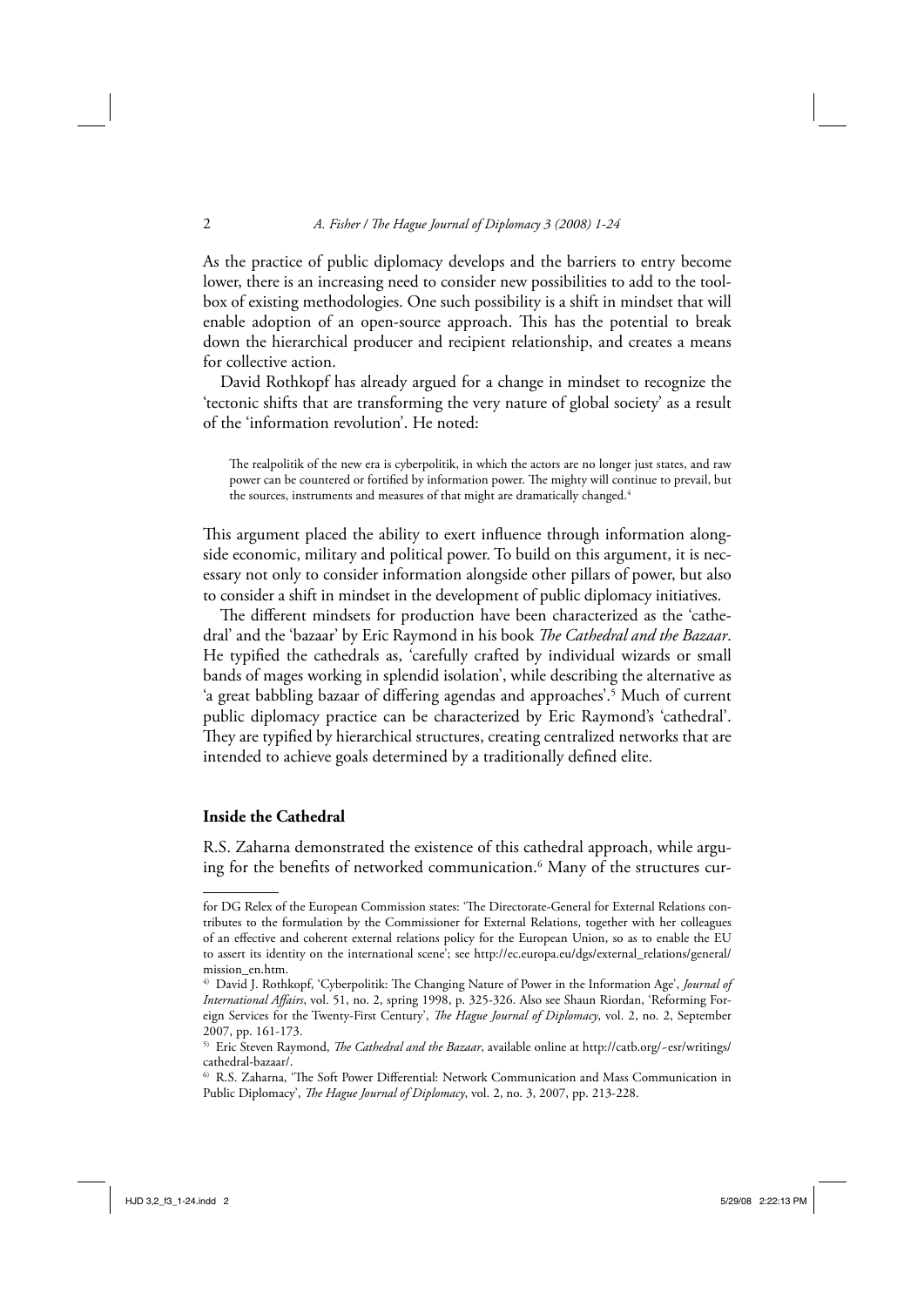rently employed to conduct public diplomacy, particularly by governments, are also recognizable in George Dafermos' description of hierarchical bureaucracies.7 Under pressure, both within the international environment and from domestic demands for financial efficiency and valorization, many governments have sought to use public diplomacy to disseminate refined messages. In his first speech as UK Foreign Secretary, David Miliband argued that 'we need to think how we can deploy Britain's assets — both the soft power of ideas and influence, and the harder power of our economic and military incentives and interventions'.<sup>8</sup> In addition, nation branding has become influential for the public diplomacy of a number of countries, with branding advisers holding key positions in the creation of strategy. These typify the cathedral mindset.

 Soft power has become increasingly popular in political discussion, but as Joseph Nye notes, it 'is an analytical term, not a political slogan' and as such has a specific meaning:<sup>9</sup>

 Soft power is the ability to get what you want by attracting and persuading others to adopt your goals. It differs from hard power, the ability to use the carrots and sticks of economic and military might to make others follow your will.<sup>10</sup>

 In this expression of soft power, Nye reiterates the hierarchical position of the cathedral. The goals are created and then means are used to persuade others to enter into action in support of those goals. While public diplomacy organizations may align themselves with the language of dialogue, mutuality or two-way communication, the development of many strategies and programmes maintains a realist, state-based author-audience power relationship.

This conceptualization of programmes that create a dominant power relationship between a passive target audience and the international actor that is producing the message closely reflects Raymond's cathedral. As John Arquilla and David Ronfeldt have argued, 'some global actors are thus looking at the world more in terms of widespread networks than in terms of distinct groups and nations located in specific places'.11 However, the attempt to deal with this mêlée of interests and what Giles Scott-Smith referred to as the 'crowded infosphere' have led some

<sup>&</sup>lt;sup>7)</sup> George N. Dafermos, 'Management and Virtual Decentralized Networks: The Linux Project', *First Monday*, vol. 6, no. 11, November 2001, available online at http://firstmonday.org/issues/issue6\_11/ dafermos/index.html.

 <sup>8)</sup> David Miliband, *New Diplomacy: Challenges for Foreign Policy*, speech at Chatham House, London, 19 July 2007, available online at http://www.chathamhouse.org.uk/news/view/-/id/392/.

<sup>&</sup>lt;sup>9)</sup> Joseph S. Nye, 'Our Impoverished Discourse', *The Huffington Post*, 1 November 2006.<br><sup>10)</sup> Joseph S. Nye, 'Propaganda Isn't the Way: Soft Power', *International Herald Tribune*, 10 January 2003.

<sup>&</sup>lt;sup>11)</sup> John Arquilla and David Ronfeldt, *The Emergence of Noopolitik: Toward An American Information Strategy*, (Santa Monica CA: RAND, 1999), p. 37.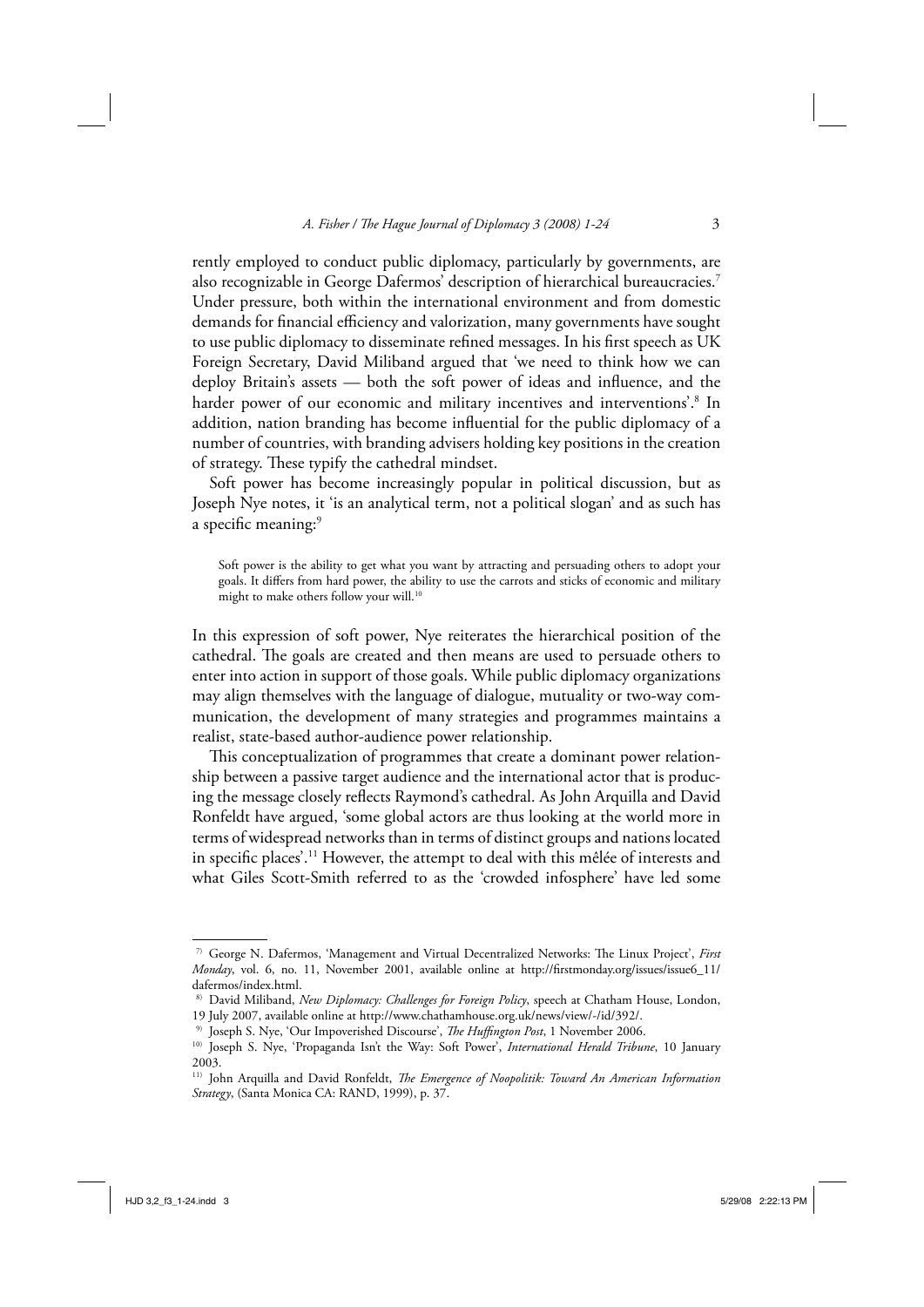countries to focus on nation branding instead of Noopolitik.12 Wally Olins has argued that:

There are now three areas in which nations are in direct and overt competition with each other. In each there are winners and losers, and each nation depends to a very considerable extent for its success on the clarity, emphasis and enthusiasm with which it projects its nation brand.13

 However, while a 'telling and selling' approach can prove to be important in tourism, trade and aid, it focuses almost entirely on economic benefit and has a number of detractors.<sup>14</sup> Kathy Fitzpatrick's emphasis on relationship management takes an important step in breaking down some of these traditional hierarchical positions, but further steps need to be considered and adopted in situations where they can have impact.<sup>15</sup>

 George Dafermos has argued, that 'the concept of hierarchy is built on three assumptions: the environment is stable; the processes are predictable; and the output is given. Obviously, these assumptions no longer apply to today's business landscape'.16 While many might be uncomfortable with removing hierarchy in every situation, there have already been numerous moves to break down elements of cathedral-like hierarchical positions in concepts of public diplomacy.

# **Between Cathedral and Bazaar**

 Critics of direct messaging, nation branding and the cathedral approach highlight the need for 'listening to others, recognizing the "value of other cultures", showing a desire to learn from them, and conducting programs as a "two-way street"'.17 This has promoted a more complex conceptualization of 'highly interdependent regions [. . .] multiple transnational relationships [. . .] and with a substantial degree of "interconnectedness" between their civil societies'.18 Shaun Riordan

<sup>&</sup>lt;sup>12)</sup> See Simon Anholt and Jeremy Hildreth, *Brand America* (London: Cyan, 2004).<br><sup>13)</sup> Wally Olins, 'Making a National Brand', in Jan Melissen (ed.), *The New Public Diplomacy* (Basingstoke: Palgrave Macmillan, 2005), p. 172.

<sup>&</sup>lt;sup>14)</sup> Jan Melissen, 'How Has Place Branding Developed? Opinion Piece', *Place Branding*, vol. 2, no. 1, 2006. Also see Jan Melissen, 'Wielding Soft Power: The New Public Diplomacy', *Clingendael Diplomacy Papers*, no. 2, May 2005, pp. 22-24.<br><sup>15)</sup> Kathy Fitzpatrick, 'Advancing the New Public Diplomacy: A Public Relations Perspective', *The Hague* 

*Journal of Diplomacy*, vol. 2, no. 3, 2007, pp. 187-211.<br><sup>16)</sup> Dafermos, 'Management and Virtual Decentralized Networks'.

<sup>17)</sup> Bruce Gregory, 'Public Diplomacy and Strategic Communication: Cultures, Firewalls, and Imported Norms', presentation at the American Political Science Association Conference on International Communication and Conflict, 31 August 2005, p. 11, quoting *Cultural Diplomacy: Recommendations and Research*, a report of the Center for Arts and Culture, Washington DC, July 2004, pp. 8-9.<br><sup>18)</sup> Jan Melissen, 'The New Public Diplomacy: Between Theory and Practice', in Jan Melissen (ed.),

*The New Public Diplomacy* (Basingstoke: Palgrave Macmillan, 2005), p. 10. Also see Jessica Matthews, 'Power Shift', *Foreign Affairs*, January-February 1997; Brian Hocking (ed.), *Foreign Ministries: Change*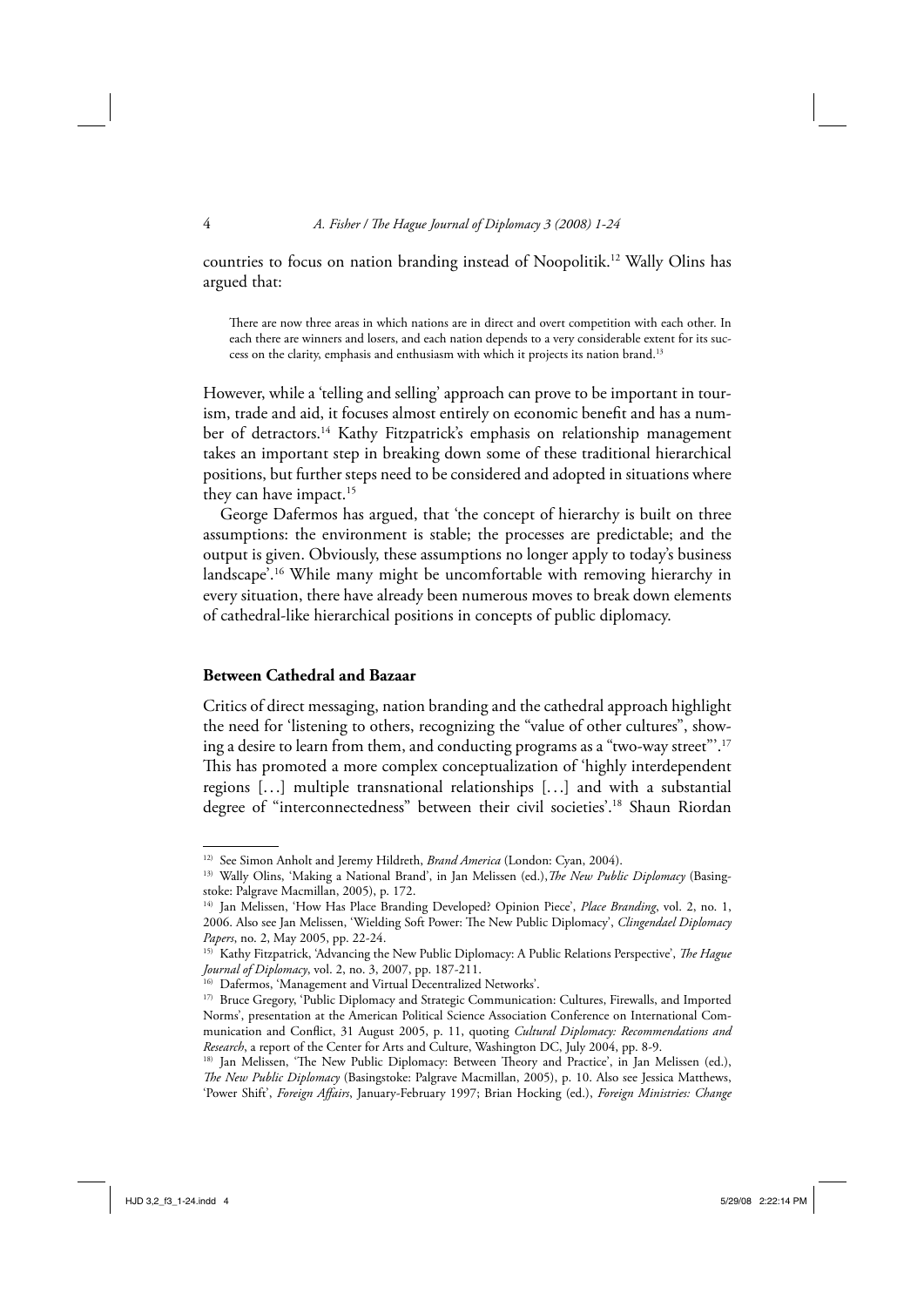has expressed it as the 'multi-layered network of relations between postmodern states'.<sup>19</sup>

 In response, Barry Fulton emphasized encouraging agitators who live within the target audience by supporting their attempts to have an impact on their own society. This begins to move public diplomacy closer to embracing the bazaar.<sup>20</sup> In addition, work on facilitative or niche diplomacy emphasizes that public diplomacy is not necessarily merely about persuading people to adopt *your* goals. It is about achieving your goals through helping others achieve theirs. Effectively, it is about realizing that an organization is part of a wider community.<sup>21</sup>

This is perhaps best demonstrated by, for example, Norway and Singapore or, while it was not articulated in these terms, the 1967 Malta initiative with regard to the seabed beyond national jurisdiction.<sup>22</sup> These initiatives are focused predominantly on other nations. They realize national goals by engaging with other states to produce collective action. As Alan Henrikson put it, '[i]f a country carries out measures for the international good, even what might be deemed the "global public good", then it is seeking something that is "universalizable", extending well beyond national self-interest'.<sup>23</sup> Whether or not the goal is 'universalizable'

*and Adaptation* (London: Macmillan, 1999); and Jan Melissen (ed.), *Innovation in Diplomatic Practice* (Basingstoke: Macmillan, 1999).

<sup>&</sup>lt;sup>19)</sup> Shaun Riordan, *The New Diplomacy* (Cambridge: Polity, 2003), p. 130. For further discussions of a two way, non-hierarchical approach, see Arquilla and Ronfeldt, *The Emergence of Noopolitik*; R.S. Zaharna, 'The Network Paradigm of Strategic Public Diplomacy,' *Foreign Policy in Focus*, Policy Brief, vol. 10, no. 1, April 2005, available online at www.fpif.org; Jamie Metzl, 'Network Diplomacy', *Georgetown Journal of International Affairs*, winter/spring 2001, available online at http://www.carnegieendowment.org/ publications/index.cfm?fa=view&id=681; Brian Hocking, 'Rethinking the "New" Public Diplomacy', in Jan Melissen (ed.), *The New Public Diplomacy* (Basingstoke: Palgrave Macmillan, 2005), p. 36; Ali Fisher, 'Public Diplomacy in the United Kingdom', *The Future of Public Diplomacy: A European Perspective*, working paper from the 2006 Madrid Conference on Public Diplomacy, Real Instituto Elcano, Madrid, November 2006, available online at http://www.realinstitutoelcano.org/documentos/276.asp.

<sup>&</sup>lt;sup>20)</sup> Barry Fulton, 'Geo-Social Mapping of the International Communications Environment or Why Abdul Isn't Listening', *The Hague Journal of Diplomacy*, vol. 2, no. 3, October 2007 , pp. 307-315.<br><sup>21)</sup> See Alan Henrikson, 'Niche Diplomacy in the Public Arena: Canada and Norway', in Jan Melissen

<sup>(</sup>ed.), *The New Public Diplomacy* (Basingstoke: Palgrave Macmillan, 2005); Kishan S. Rana, 'Singapore's Diplomacy: Vulnerability into Strength', *The Hague Journal of Diplomacy*, vol. 1, no. 1, 2006, pp. 81-106; Tommy Koh's essay in Arun Mahizhnan and Lee Tsao Yuan (eds), *Singapore: Re-engineering Success* (Singapore: Singapore Institute of Policy Studies, 1999); Zaharna, 'The Network Paradigm of Strategic Public Diplomacy'; and Metzl, 'Network Diplomacy'.

<sup>&</sup>lt;sup>22)</sup> See Henrikson, 'Niche Diplomacy in the Public Arena'; Rana, 'Singapore's Diplomacy', pp. 81-106; Tommy Koh's essay in Mahizhnan and Yuan (eds), *Singapore*; Zaharna, 'The Network Paradigm of Strategic Public Diplomacy'; Metzl, 'Network Diplomacy'; Arvid Pardo, 'The Origins of the 1967 Malta Initiative', *International Insights*, vol. 9, no. 2, Fall 1993, pp. 65-69; and Andrew Mack, *Trends in Global Violence and Norway's Peace Diplomacy*, Norwegian Ministry of Foreign Affairs, available online at http:// www.regjeringen.no/en/dep/ud/campaign/refleks/innspill/mack.html?id=478951.

<sup>23)</sup> Henrikson, 'Niche Diplomacy in the Public Arena', p. 68. Also see Inge Kaul, Pedro Conceição Katell le Goulven and Ronald U. Mendoza (eds), *Providing Global Public Goods: Managing the Globalization* (New York: Oxford University Press, published for the United Nations Development Programme, 2003).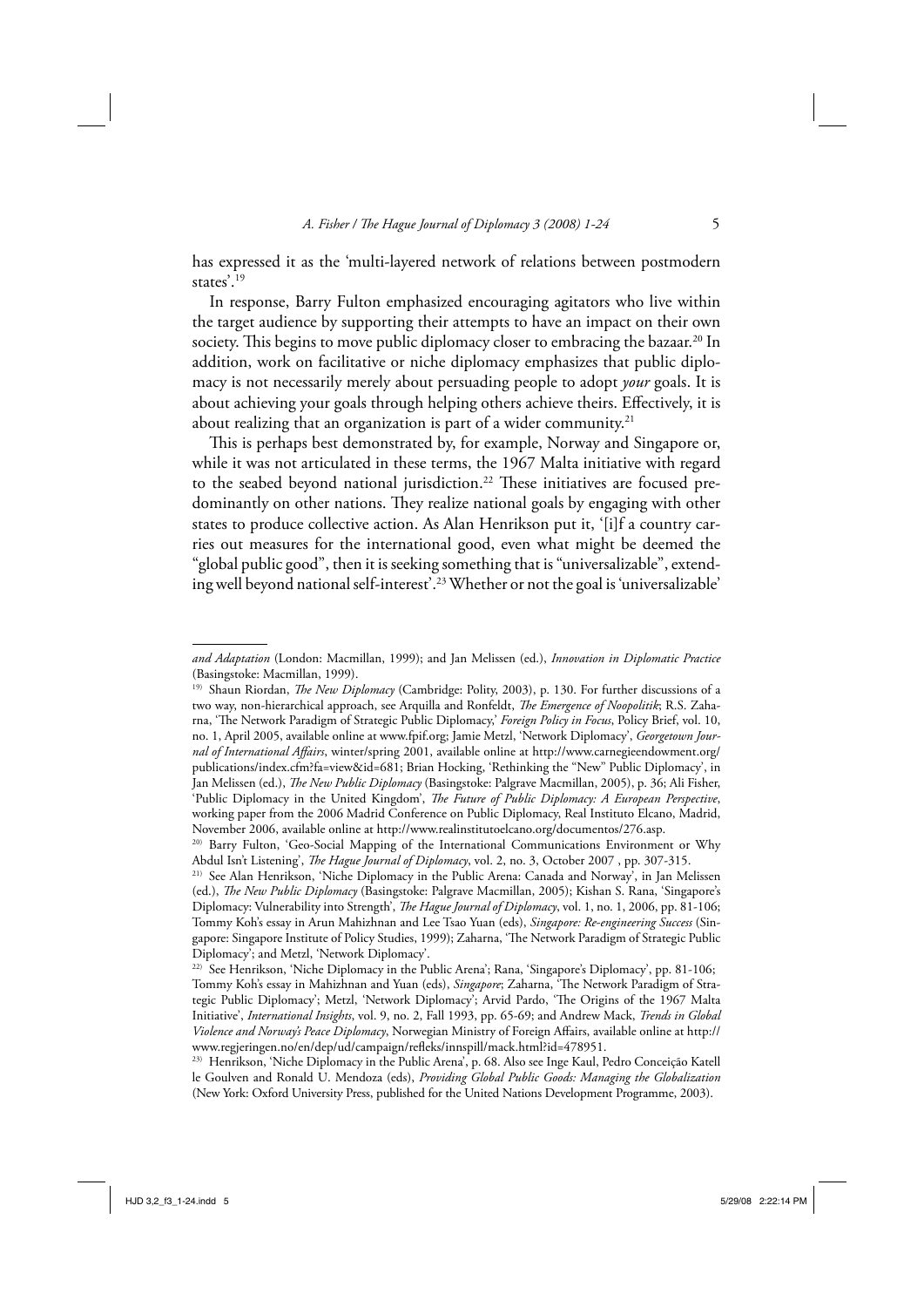is a question of scale, the vital part of niche diplomacy is that it can be presented as 'beyond national self-interest'. This blurs the line between the cathedral and the bazaar. This ambiguity is reflected in Alan Henrikson's argument that the attraction of niche diplomacy for a country is the ability to 'punch above its weight', as it could refer to being part of a greater collective effort of the bazaar, but could equally emphasize individual rather than collective benefit and the hierarchical mindset of the cathedral builders.<sup>24</sup>

 Communication 'is not all about warfare, about winning "hearts and minds" for the sake of achieving military victory. It is, as Karl Deutsch long ago emphasized, the method of *community*'.25 It is in this area of community where the potential for creativity exists in the adoption of new methods of working in public diplomacy; where the opportunity to achieve 'creative diplomacy' lies, as I recently heard it described. Tentative steps into the community have been taken through the creation of coordination networks between state-based organizations, such as EUNIC and The Hague Project, with the emphasis on the concept of European 'added value'.<sup>26</sup> However, experience to date still sees them building cathedrals into which to attract an audience.

These collective initiatives may be a move towards the bazaar but they still retain many of the approaches of the cathedral builders. The programmes are still developed internally and an audience is then attracted to them; external co-developers are not integral to the mindset. However, recognizing that this is no longer the only viable option, David Miliband argued:

[...] the power to coordinate at scale can be done without the hierarchies of bureaucracies or the price mechanism of markets — either the helping hand of the state or the invisible hand of the market. Technology is enabling networks to challenge the power of traditional incumbents, economically and politically.27

 Miliband also highlighted 'Linux challenging Microsoft Windows' and 'Wikipedia challenging Encyclopaedia Britannica or political campaigns such as Make Poverty History, Stop Climate Chaos, or Move On'.<sup>28</sup> It is in these developments that the concept of the bazaar becomes important to the future of public diplomacy.

<sup>24)</sup> Henrikson, 'Niche Diplomacy in the Public Arena', p. 82.

<sup>&</sup>lt;sup>25)</sup> Alan Henrikson, 'What can Public Diplomacy Achieve?', *Discussion Papers on Diplomacy*, 2006, p. 2. <sup>26</sup>) See, for example, the report on 'Diversity makes the Difference: European Foreign Policy and Culture', Peace Palace, The Hague, 9 March 2007. For non-state actors, see, for example, 'The Private Sector and Public Diplomacy: Corporate Strategies', and 'Public Diplomacy and Virtual Worlds', at the University of Southern California Center on Public Diplomacy.

<sup>27)</sup> Miliband, *New Diplomacy.* 

<sup>&</sup>lt;sup>28)</sup> Miliband, *New Diplomacy.* Also See Mitchell Baker, 'The Mozilla Project: Past and Future', in Chris DiBona, Mark Stone and Danese Cooper (eds),*Open Sources 2.0*, (Sebastopol CA: O'Reilly Media, 2005).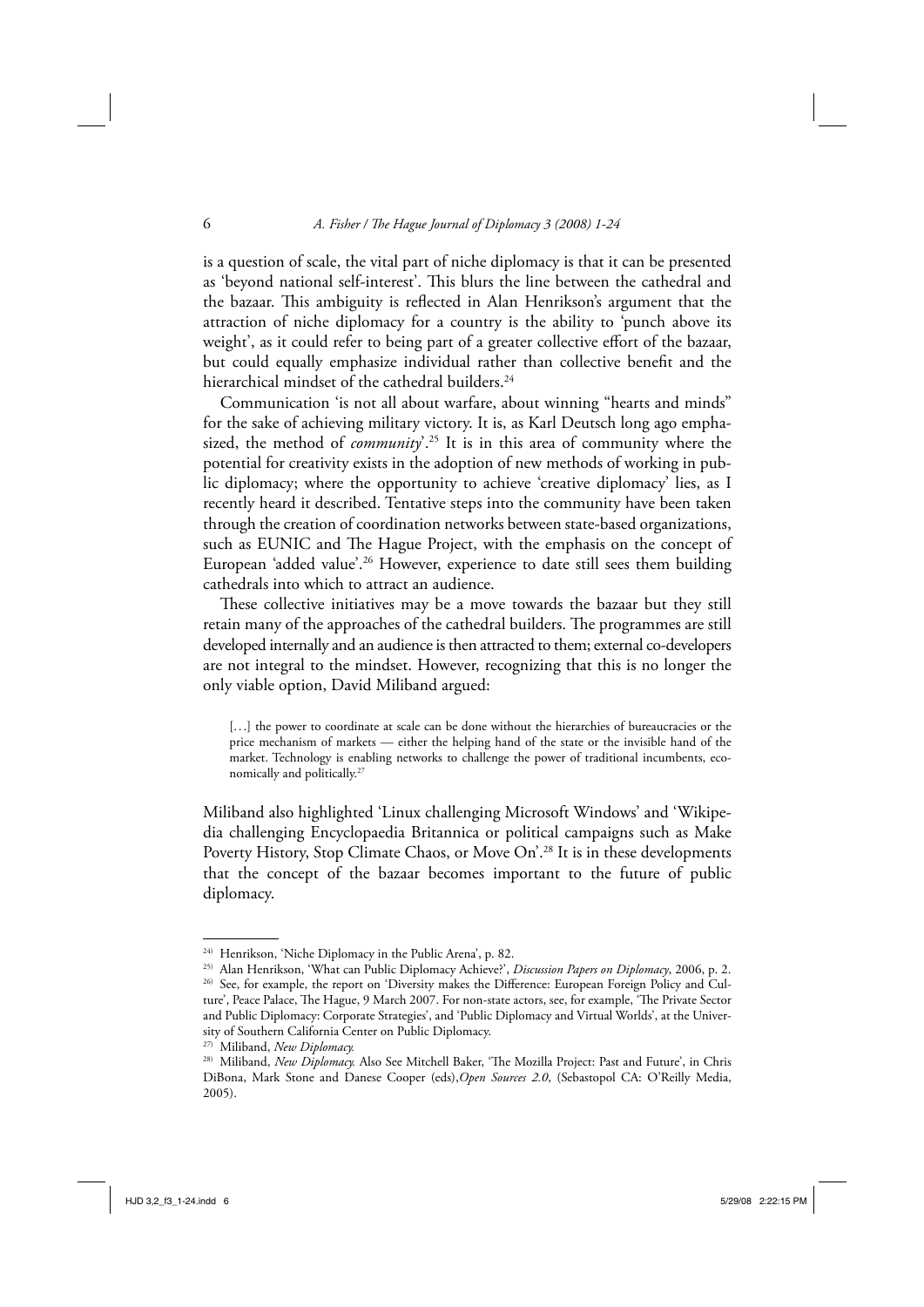# **The Bazaar**

There is the need for a mental shift in understanding the role of an actor within the international information environment. This goes beyond creating communities of chosen hierarchies, to engaging on a genuinely symmetrical, peer-to-peer engagement aimed at engaging in collective effort with groups that were previously largely only considered as part of the target audience.<sup>29</sup> Once public diplomacy organizations have made the mental shift to consider the possibilities of the bazaar, they can consider opportunities to add new approaches to their current toolbox.

The reasons for viewing public diplomacy through a bazaar mindset are twofold. First, internal divisions within an organization, or nation, make insistence on an image of unity or universality in many cases redundant.<sup>30</sup> The proliferation of media sources makes these divisions ever more obvious. Second, the proliferation groups with overlapping agendas, creating enormous potential for cooperation and collective effort if an organization views the options through the bazaar mindset. As a result, in some instances an organization may be unsuccessful if it unveils a finished product — that is, the cathedral — and then invites people in the hope that they will accept a single and un-nuanced interpretation of a given issue. This is because while the cathedral was being built, numerous other groups were engaging in similar initiatives. The position can therefore be considered as congruous with the Gramscian conception that 'in the market place of ideas [. . .] intellectuals enter as "salesmen" of contending cultures'.<sup>31</sup>

 Daniel Drezner accurately warns against an assumption of the irrelevance of the nation-state in this new media environment. However, an argument about the importance of the nation-state, particularly through a focus on regulatory governance, should not be taken to demonstrate the equally inaccurate assertion that the state is dominant in all areas and specifically those relating to the flow of ideas online. As Daniel Drezner argued:

If a researcher is only interested in IGO or NGO activity, it is possible to show instances in which these actors are effective and instances in which they are not. This is also true of those trying to demonstrate the significance of great powers.<sup>32</sup>

<sup>&</sup>lt;sup>29)</sup> There are exceptions in both theory and practice. See, for example, Fulton, 'Geo-Social Mapping of the International Communications Environment or Why Abdul Isn't Listening', pp. 307-315.

<sup>30)</sup> Geoff Miller, 'Current and Emerging Challenges to the Practice of Australian Diplomacy', *Australian Journal of International Affairs*, vol. 56, no. 2, 2002, pp. 197-206.<br><sup>31)</sup> T. Bates, 'Gramsci and the Theory of Hegemony', *Journal of the History of Ideas*, vol. 36, no. 2, 1975,

p. 353.

<sup>&</sup>lt;sup>32)</sup> Daniel Drezner, 'The Global Governance of the Internet: Bringing the State Back', *Political Science Quarterly*, vol. 119, Fall 2004, p. 485. This point is echoed in the quote from David Rothkopf used earlier (Rothkopf, 'Cyberpolitik') and the 2007 postscript in David Ronfeldt and John Arquilla, 'The Promise of Noöpolitik' *First Monday*, vol. 12, no. 8, August 2007, available online at http://firstmonday.org/issues/ issue12\_8/ronfeldt/index.html.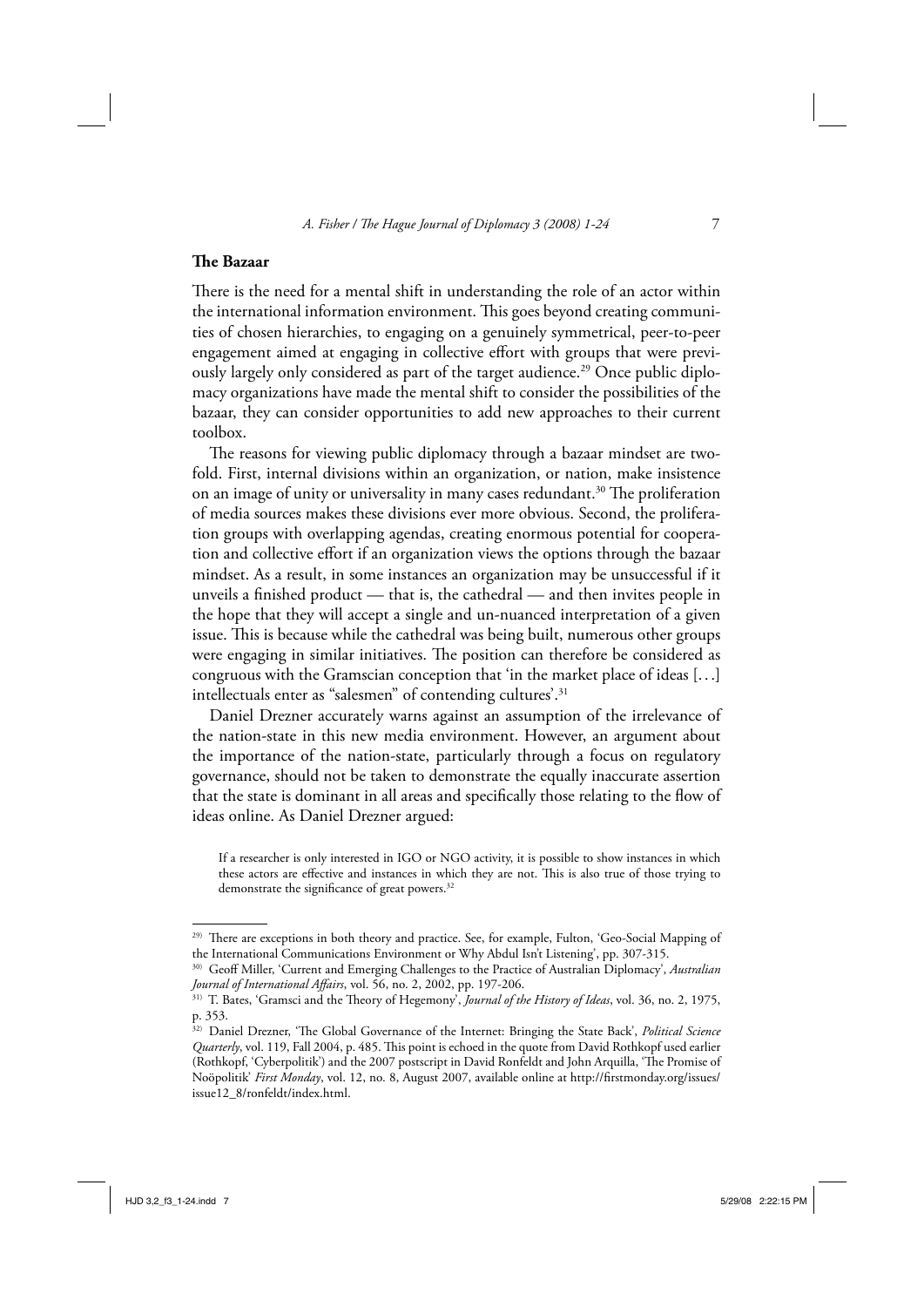The important factor in being able to make the mental shift between the cathedral and the bazaar is recognizing where an organization engaged in public diplomacy has a dominant position to construct a cathedral and where it is a peer in a 'great babbling bazaar of differing agendas and approaches'.33

This power for the spreading of ideas from peer to peer, at low transactional cost, has been increased by blogging sites, thereby emphasizing the bazaar conception. More dramatic still is the new generation of social networking sites and virtual communities which cross-reference thousands of blogs while integrating RSS feeds from news sites around the world.<sup>34</sup> The website *Tailrank* describes itself as 'a memetracker which finds the hottest posts from millions of blogs so you don't have to!'<sup>35</sup> Meanwhile its competitor *Technorati* is 'currently tracking 93.9 million blogs and over 250 million pieces of tagged social media', and claims to be:

[...] the recognized authority on what's happening on the World Live Web, right now. The Live Web is the dynamic and always-updating portion of the Web. We search, surface, and organize blogs and the other forms of independent, user-generated content (photos, videos, voting, etc.) increasingly referred to as 'citizen media'.<sup>36</sup>

 In addition, the top blog listed on *Technorati* (at the time of writing) had been linked to 29,985 other blogs.<sup>37</sup> With this development in media resources comes the power to promote items that do not reach traditionally dominant media. For example, 775 people posted comments on a story entitled 'Austrians Not Amused' on *banderasnews.com* (which claims to be Puerto Vallarta's liveliest website) following a 'seed' on *Newsvine*.<sup>38</sup> The power of this type of networking site has been recognized by MSNBC, which acquired *Newsvine* in October 2007.39

This surge of information and opinion, concomitant with the advent of the 'citizen media' concept, outstrips the expectations of information-sharing from when the Noosphere was first discussed.<sup>40</sup> *Youtube* and the next generation of live streaming sites such as *Selfcast, Splashcast* or *Operator11*, which 'gives you what is essentially a mini-TV studio right in your browser', will continue this rapid devel-

<sup>&</sup>lt;sup>33)</sup> Raymond, *The Cathedral and the Bazaar*.

<sup>34)</sup> See, for example, www.newsvine.com; http://www.netvibes.com; http://www.technorati.com; with http://www.digg.com; http://del.icio.us; and http://tailrank.com/ offering variations on the theme. Also see 'What is RSS?', at www.whatisRSS.com.

<sup>35) &#</sup>x27;What is Tailrank?', at http://tailrank.com/about.

<sup>36) &#</sup>x27;Welcome to Technorati', at http://www.technorati.com/about/.

<sup>37) &#</sup>x27;Most Popular Blogs', at http://www.technorati.com/pop/blogs/ (accessed 31 July 2007).

<sup>38) &#</sup>x27;Austrians Not Amused', www.banderasnews.com, November 2006, available online at http://www. banderasnews.com/0611/nw-fucking-austria.htm.

<sup>&#</sup>x27;Msnbc.com Acquires Newsvine', Newsvine website, 7 October 2007, available online at http://blog. newsvine.com/\_news/2007/10/07/1008889-msnbccom-acquires-newsvine.

<sup>&</sup>lt;sup>40)</sup> For a discussion of the Noosphere and Noopolitik, see Arquilla and Ronfeldt, *The Emergence of Noopolitik*, updated as Ronfeldt and Arquilla, 'The Promise of Noöpolitik'.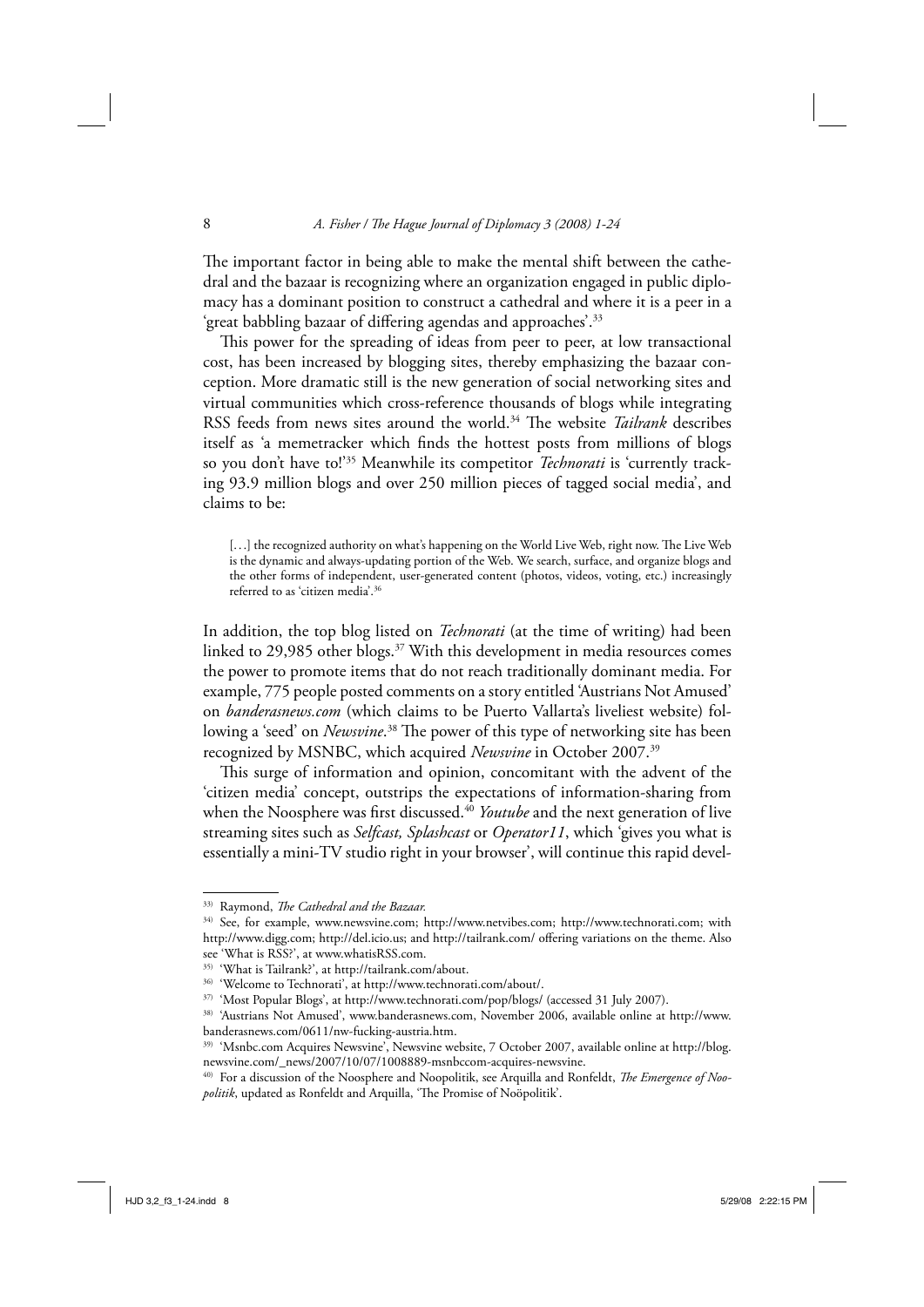opment of broadcasting at an individual level.<sup>41</sup> This avalanche of opinion in this low transactional cost environment strips away many of the advantages that governments and large international actors have traditionally enjoyed.<sup>42</sup>

In response, Giles Scott-Smith wrote in 2006 that:

 In place of futile attempts to control all information outlets and non-state actors, the aim has shifted more towards proposals 'to create image and value platforms' and 'network relationships' around which state and non-state actors can congregate and mobilize.<sup>43</sup>

 While this accurately represents the approach that many international actors have taken, there is an opportunity to think beyond the *ex cathedra* approach to creating networks and platforms. There may be occasions when direct messaging is still appropriate. However, many situations create the potential for a mental shift from the traditional assumptions about power that are contained within messaging to an approach that conceives of actors as having an equal footing in the bazaar. If a public diplomacy organization considered a mental shift towards the bazaar that technical advances have created through challenging traditional markers of power and authority, it provides an environment in which new practical approaches to public diplomacy can be developed.

#### **The Open-Source Approach**

 Once an international actor has made the mental shift to recognize the situations in which it may be effective to engage in the bazaar model of development rather than building a cathedral, it has the opportunity to add new ways of working alongside its traditional methodology. This opportunity to embrace a new methodology can be best characterized as adopting an 'open-source approach'.

The open-source initiative states:

 Open source is a development method for software that harnesses the power of distributed peer review and transparency of process. The promise of open source is better quality, higher reliability, more flexibility, lower cost, and an end to predatory vendor lock-in.<sup>44</sup>

<sup>&</sup>lt;sup>41)</sup> Broadcast Yourself Live On The Web: Best Tools To Create Your Own Live Web TV — A Mini-Guide, available online at http://www.masternewmedia.org/video\_internet\_television/live-video-streaming/ broadcast-yourself-live-with-video-streaming-20070424.htm. See also http://.Operator11.com. 42) For a further discussion of this point, see Ali Fisher, 'Gramsci and the New Intellectuals', *49th Parallel*,

autumn 2003.

<sup>43)</sup> Giles Scott-Smith, 'US Public Diplomacy and the New American Studies: No Logo', *49th Parallel*, summer 2006, at www.49thparallel.bham.ac.uk/back/special/ScottSmith\_USPDNewAmStud.pdf.

<sup>44)</sup> See http://www.opensource.org/. For a more detailed description of the open-source definition, see http://www.opensource.org/docs/osd.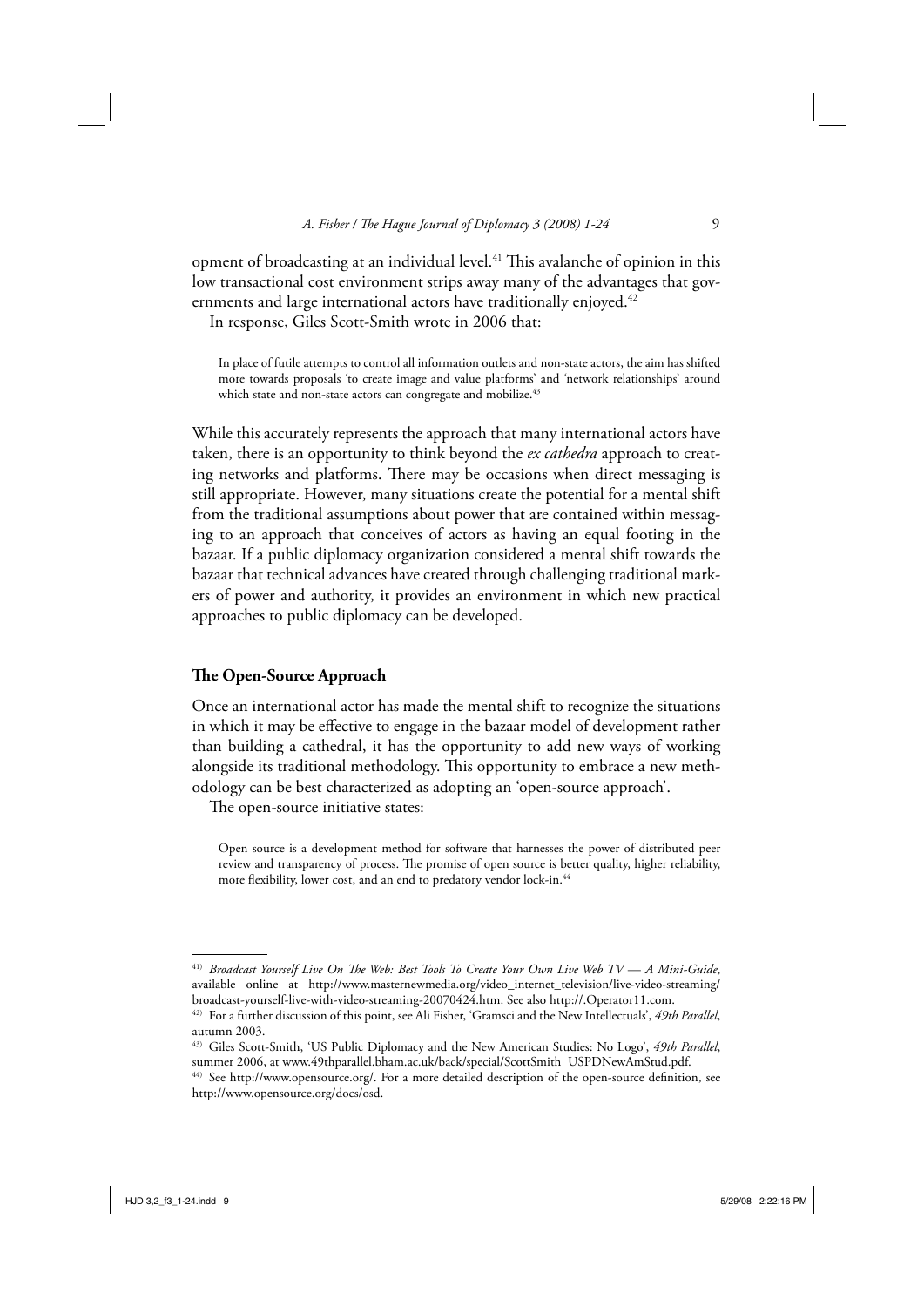Free software began more than twenty years ago with a movement for freedom in the form of Richard Stallman's GNU project. This movement:

[...] brought together the technological tools, the legal systems and the social structures to provide a foundation for collaboration on an unprecedented scale[. . .] It was in this context that *Open Source* was born, both as a term and as a new movement to promote these practical benefits of Free Software while obscuring what some thought was the disruptive talk of freedom.<sup>45</sup>

 Much of the development of the open-source movement, including the possibilities from economic models and problems and critique of certain aspects of open source, were examined in 2005's *First Monday*, special issue #2.46 However, it warrants brief consideration here, particularly the experience of Linux, to demonstrate key attributes that are central to adopting an open-source approach to public diplomacy.

 'Linux is a PC-based operating system (OS) that has been produced through a software development effort consisting of more than 3,000 developers and countless other contributors distributed over 90 countries on five continents.<sup>'47</sup> The project through which it has been developed 'is an example of this emerging paradigm, as it has defied the rules of geography and centralization and has been growing organically under no central planning for the last ten years'.48 It is based on the Linux Kernel, which was initially created as 'a hobby by a young student, Linus Torvalds, at the University of Helsinki in Finland'.<sup>49</sup> The Linux 'kernel is the core or nucleus of an operating system. Basically, it provides a way for software and other parts of the operating system to communicate with a computer's hardware'.<sup>50</sup> In other words 'The Linux kernel distribution consists of files that are needed to compile the Linux operating system'.<sup>51</sup> From this it has evolved:

Linux is now much more than an operating system. As the number of people interested in Linux grew, they formed user groups to share information and code in face-to-face meetings with local Linux users in addition to communicating through the Internet with any Linux user in the world. By July 2000, there were more than 400 Linux user groups in 71 countries.<sup>52</sup>

<sup>45)</sup> Benjamin Mako Hill, 'Reflections on Free Software Past and Future', *First Monday*, Special Issue #2: Open Source (October 2005), online at http://firstmonday.org/issues/special10\_10/hill/index.html. Also see the section on Enabling Conditions: Open Source and Internet, in Jae Yun Moon and Lee Sproull, 'Essence of Distributed Work: The Case of the Linux Kernel' *First Monday*, vol. 5, no. 11, November 2000, at http://firstmonday.org/issues/issue5\_11/moon/index.html.

<sup>46)</sup> *First Monday*, special issue #2, 2005, online at http://www.firstmonday.org/issues/special10\_10/. 47) Moon and Sproull, 'Essence of Distributed Work'.

<sup>48)</sup> Dafermos, 'Management and Virtual Decentralized Networks'.

<sup>49)</sup> For a more detailed description, see 'What is Linux?', at http://www.linux.org/info/index.html.

<sup>50)</sup> Getting Started with Linux section, 'Glossary', available online at http://www.linux.org/lessons/ beginner/l1/glossary.html#kernel.

<sup>51)</sup> Ilkka Tuomi, 'Evolution of the Linux Credits File: Methodological Challenges and Reference Data for Open Source Research', *First Monday*, vol. 9, no. 6, June 2004, available online at http://firstmonday. org/issues/issue9\_6/tuomi/index.html.

<sup>52)</sup> Moon and Sproull, 'Essence of Distributed Work'.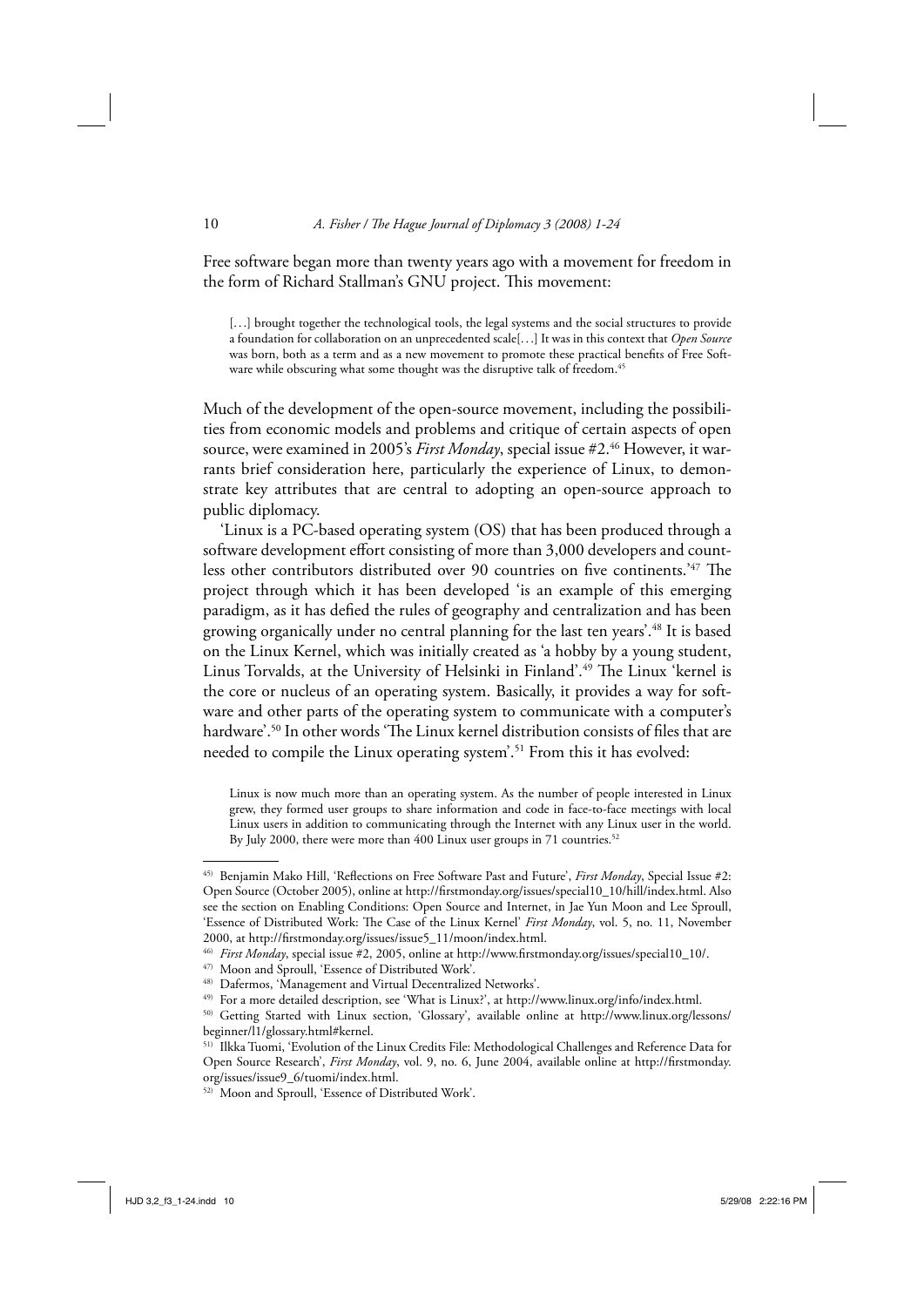While the individuals may have different specific uses, the community is linked through a shared interest in the development and application of the Linux.

There are two key points to consider when discussing open source and the Linux experience. First, 'one of the key characteristics of open-source software development is that usually it is done in the open'.<sup>53</sup> Second, it is based on a community, which is emphasized by the recent release of *Ubuntu*.<sup>54</sup> This gives the open-source approach some significant advantages, as Linus Torvalds highlighted from his own experience with Linux:

[...] it allows more developers to work on it, and extend it. However, even more important than that is the fact that it in one fell swoop it also gave me a lot of people who *used* it and thus both tested it for bugs and tested it for usability. The 'usability' part comes from the fact that a single person (or even a group of persons sharing some technical goal) doesn't even think of all the uses a large user community would have for a general-purpose system.55

 Torvalds also argues that one of the big benefits of the Linux community is 'having a Network of people that know me and trust me, and that I can depend on in return. And that kind of network of trust comes in very handy not only in cyberspace'. This network also leads to a high return on individual effort because:

[...] everybody puts in effort into making Linux better, and everybody gets everybody else's effort back. And that's what makes Linux so good: you put in something, and that effort *multiplies*. [. . .] Imagine ten people putting in 1 hour each every day on the project. They put in one hour of work, but because they share the end results they get nine hours of 'other peoples work' for free. It sounds unfair: get nine hours of work for doing one hour. But it obviously is not.<sup>56</sup>

 Some of this will certainly benefit some users more than others, but this argument is supported by much of the analysis of virtual communities, which are sustained by the common interest of the community and the subsequent user-generated

<sup>53)</sup> Stefan Koch and Jesus M. Gonzalez-Barahona, 'Open Source Software Engineering: The State of Research', *First Monday*, special issue #2 entitled Open Source, October 2005), available online at http:// firstmonday.org/issues/special10\_10/koch/index.htm.

<sup>54)</sup> *Ubuntu* and its related release *Edubuntu*, or 'Linux for young human beings'. *Ubuntu-Hunhu*, from which the name derives, 'is a southern Africa philosophy which encompasses the values of humanity, community, dignity and respect'. Nelson Mandela and Archbishop Desmond Tutu have both referred to this emphasis on humanity and community within *Ubuntu*, which has been an influence on the South African constitution. Using the name *Ubuntu* reflects the central importance of community for the development of Linux. See the *Ubuntu* website, http://www.ubuntu.com/, and *Edubuntu* website, http:// www.edubuntu.org/, as well as Caroline Brooks, '*Ubuntu-Hunhu*', in *Monthly Counterpoint 8* (London: Counterpoint, August 2007).

<sup>55)</sup> Rishabh Aiyer Ghosh, 'FM Interview with Linus Torvalds: What Motivates Free Software Developers?', originally published in *First Monday*, vol. 3, no. 3, March 1998, but also in *First Monday*, special issue #2 entitled Open Source, October 2005, available online at http://www.firstmonday.org/issues/ issue3\_3/torvalds/index.html.

<sup>56)</sup> Ghosh, 'FM Interview with Linus Torvalds'.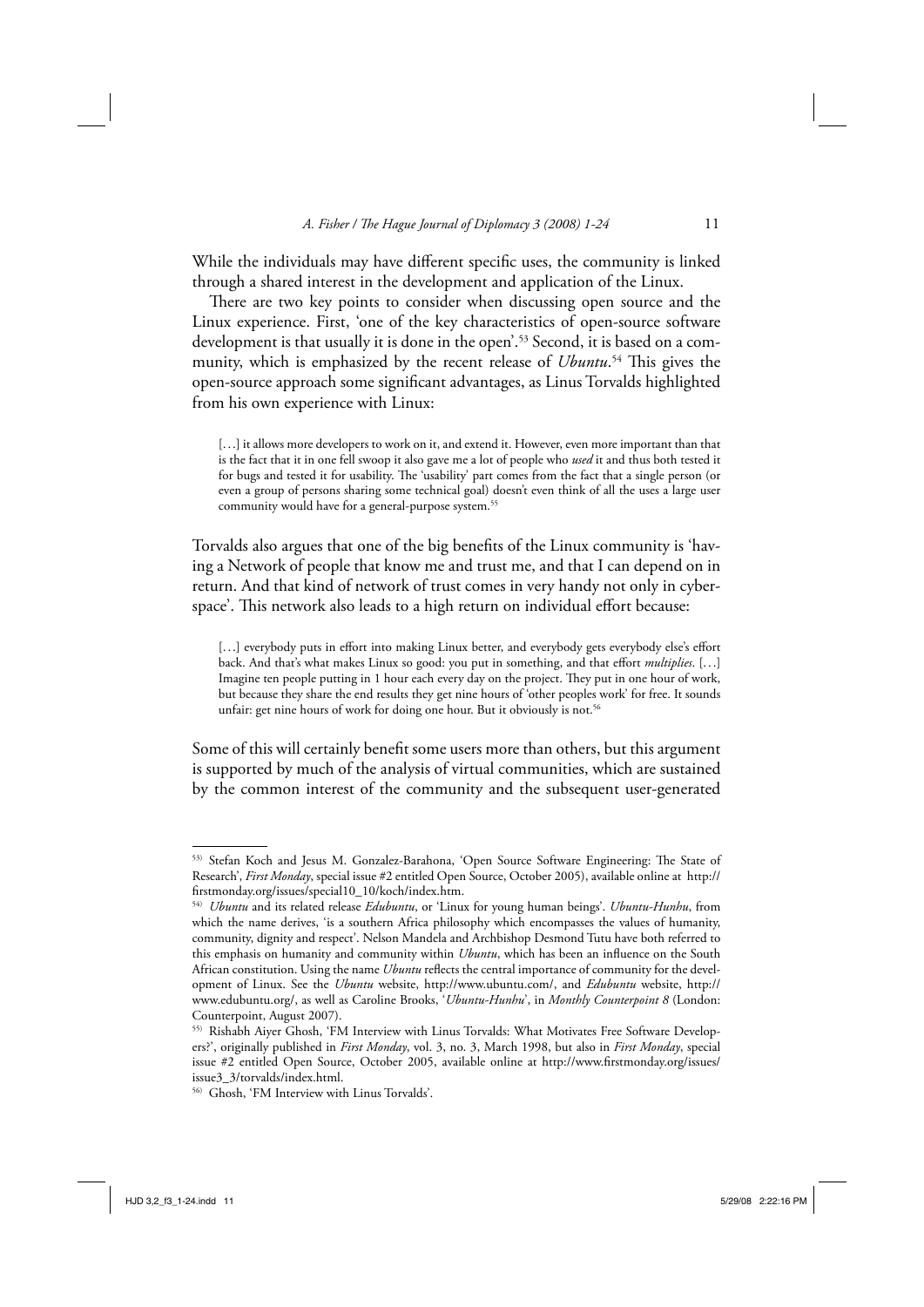content.57 Linus Torvalds' and Eric Raymond's statements have been seen as utopian by some. However, these critiques often highlight limitations in the concept rather than a rejection of it. For example, Nikolai Bezroukov in the *Critique of Vulgar Raymondism*, 'stresses the important advantage of OSS [open-source software] over commercial development'.58

### **An Open-Source Approach to Public Diplomacy**

This section discusses how public diplomacy can draw on the shift in mindset of the bazaar and the practical lessons of open source. Adopting an open-source approach to public diplomacy focuses on influencing the way that members of a foreign population act. It recognizes that in many instances a public diplomacy organization is unlikely to be unique in the direction in which it is working. Therefore, the open-source approach to public diplomacy engages in collective effort among peers (both foreign and domestic), whether they are governments, NGO, commercial enterprises, or members of a blogroll or *Facebook* group. In doing so it may seek to aid groups that lobby a foreign government for a change in policy but may equally aim to achieve the beneficial outcome by changing the behaviour of the population, directly irrespective of government policy or direction.

The concept draws on the mindset of the bazaar to acknowledge internal divisions and the large degrees of overlap with other groups' goals. It also recognizes the growth in information sources that have potential for both persuasion and collaboration. The concept benefits from the lessons of open-source software development, emphasizing the importance of community and transparency in achieving greater efficiency and creating the potential for mass collaboration. In doing so, it draws this mindset and learning into the field of public diplomacy, which has already acknowledged the high degree of 'interconnectedness' between civil societies, and the demands for greater 'openness and transnational cooperation'.59

 In practice this fuses the Canadian and Norwegian engagement of domestic partners with Barry Fulton's concept of supporting influential individuals within the target audience, and it does so on the basis of transparent peer collaboration. $60$ 

<sup>57) &#</sup>x27;Edge Perspectives with John Hagel', available online at http://edgeperspectives.typepad.com/edge\_ perspectives/2007/03/community\_20.html. See also J. Hagel and A.G. Armstrong, *Net Gain: Expanding Markets Th rough Virtual Communities* (Boston MA: Harvard Business School Press, 1997); and J. Hagel

and M. Singer, *Net Worth* (Boston MA: Harvard Business School Press, 1999).<br><sup>58)</sup> Nikolai Bezroukov, 'Open Source Software Development as a Special Type of Academic Research: A Critique of Vulgar Raymondism', *First Monday*, vol. 4, no. 10, October 1999, available online at http:// firstmonday.org/issues/issue4\_10/bezroukov/index.html.

<sup>&</sup>lt;sup>59)</sup> Melissen, 'The New Public Diplomacy', p. 10; and Robert Cooper, *The Breaking of Nations: Order and Chaos in the Twenty-First Century* (London: Atlantic Books, 2003), p. 76.<br><sup>60)</sup> Fulton, 'Geo-Social Mapping of the International Communications Environment or Why Abdul Isn't

Listening', pp. 307-315.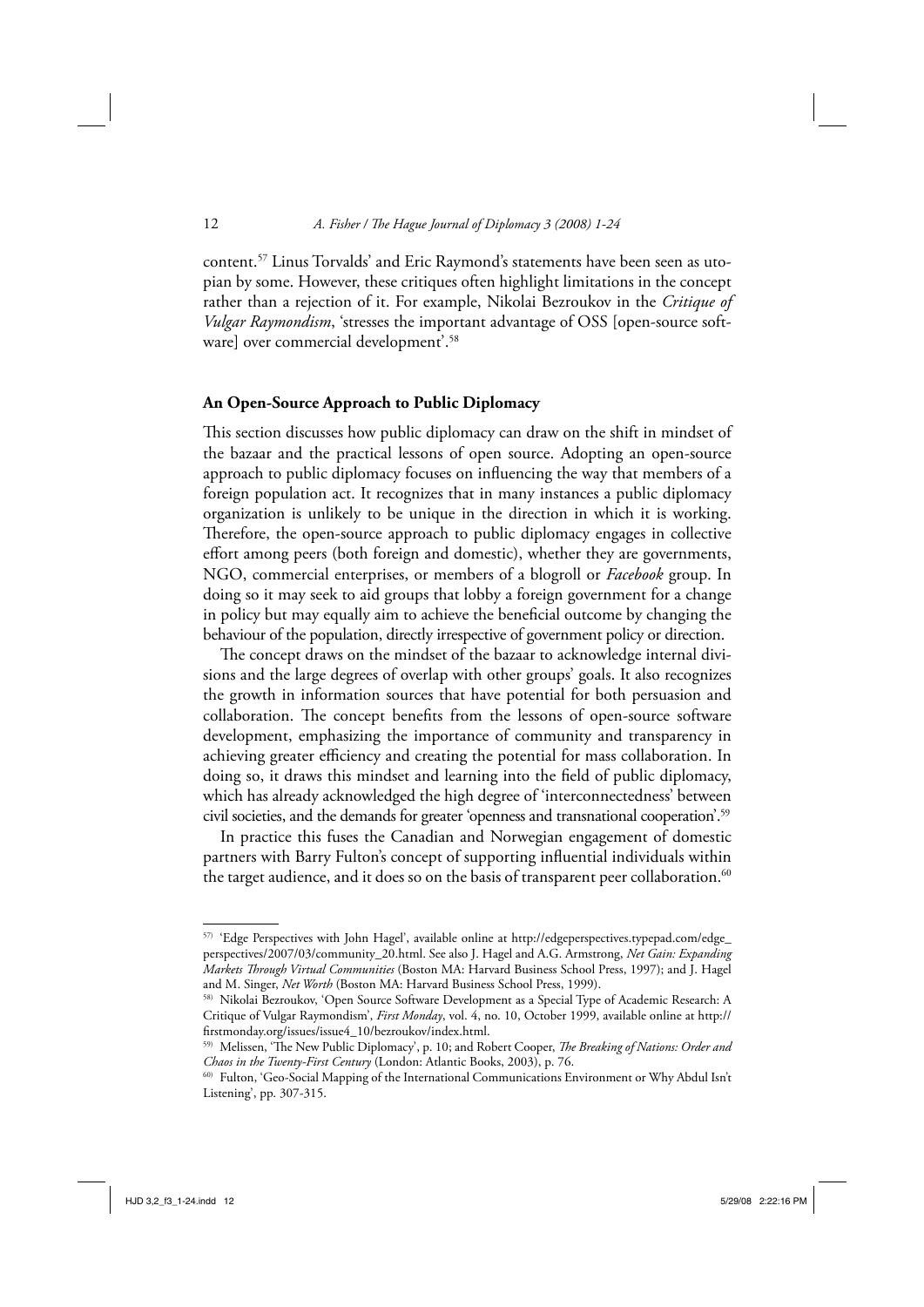Each group is working towards their own end, but they do so by taking part in other initiatives and programmes where they overlap. This rejects the 'build it and they will come' mentality, based on an *ex cathedra* power dynamic that places the public diplomacy organization at the top of the hierarchy. Instead, this approach focuses both on engaging in pre-existing initiatives and helping or facilitating others (who are working in the same direction) to achieve their goals, as these will inevitably also achieve yours. So while Karen Hughes argued that 'we cannot expect people to give a fair hearing to our ideas if we don't advocate them', an effective open-source approach will mean that you can expect others to advocate your ideas (not because they are yours, but because they are also their ideas).<sup>61</sup> This adopts the mental shift of the bazaar and looks for peers with which to engage in decentralized networks that can be organized around four principles.<sup>62</sup>

 First, the open-source approach depends on direct involvement by other concerned actors. In software terms, 'treating your users as co-developers is your least-hassle route to rapid code improvement and effective debugging'. Since public diplomacy is a negotiation, any help in the refining process should be welcomed, even if these comments are negative.<sup>63</sup> Since constructive criticism is likely to help the efficiency and effectiveness of diplomatic processes, working with an interested community can therefore help a public diplomacy organization to increase both efficiency and impact.<sup>64</sup> This type of engagement with individuals who can aid in promotion is already accepted within a commercial environment. The reintroduction of the chocolate bar Wispa in the UK, for example, was announced after a successful campaign that was mounted by enthusiasts. The community of fans have used *Myspace* and *bebo* to campaign, along with *Youtube* to show old adverts and their own 'campaign' clips. The *bebo* site also includes a video of group members unfurling a banner on stage with Iggy Pop at Glastonbury.<sup>65</sup>

<sup>61)</sup> Karen Hughes, Nominee for US Under-Secretary for Public Diplomacy and Public Affairs, testimony at confirmation hearing before the Senate Foreign Relations Committee, Washington DC, 22 July 2005, available online at http://www.state.gov/r/us/2005/49967.htm.

<sup>62)</sup> For decentralized networks, see Dafermos, 'Management and Virtual Decentralized Networks. See also John Hagel, 'Keynote', *Community 2.0*, available online at http://outsideinnovation.blogs.com/ pseybold/2007/03/community\_20\_co.html.

 $^{63)}$  Does this mean that all comments should be incorporated? No! Nor should sleep be lost over what to do about two diametrically opposing comments. Nuances can be added without accepting everyone's position, but constant review may provide a stronger position.

<sup>&</sup>lt;sup>64)</sup> In the open-source community, 'this can be tremendously useful for shortening debugging time. Given a bit of encouragement, your users will diagnose problems, suggest fixes, and help improve the code far more quickly than you could unaided'; see Raymond, *The Cathedral and the Bazaar.* 

<sup>65) &#</sup>x27;Bring Back Wispa', at http://www.bebo.com/welikewispa; see also 'Iggy Pop Stage Invasion at Glastonbury 2007', at http://www.youtube.com/watch?v=vcWMuH9wW68; 'Web Campaign Prompts Wispa Return', *BBC News*, 18 August 2007, at http://news.bbc.co.uk/1/hi/business/6952362.stm; Harry Wallop, 'Cadbury Plans Wispa Revival', *Telegraph*, 20 August 2007, available online at http://www.telegraph. co.uk/news/main.jhtml?xml=/news/2007/08/18/nwispa118.xml.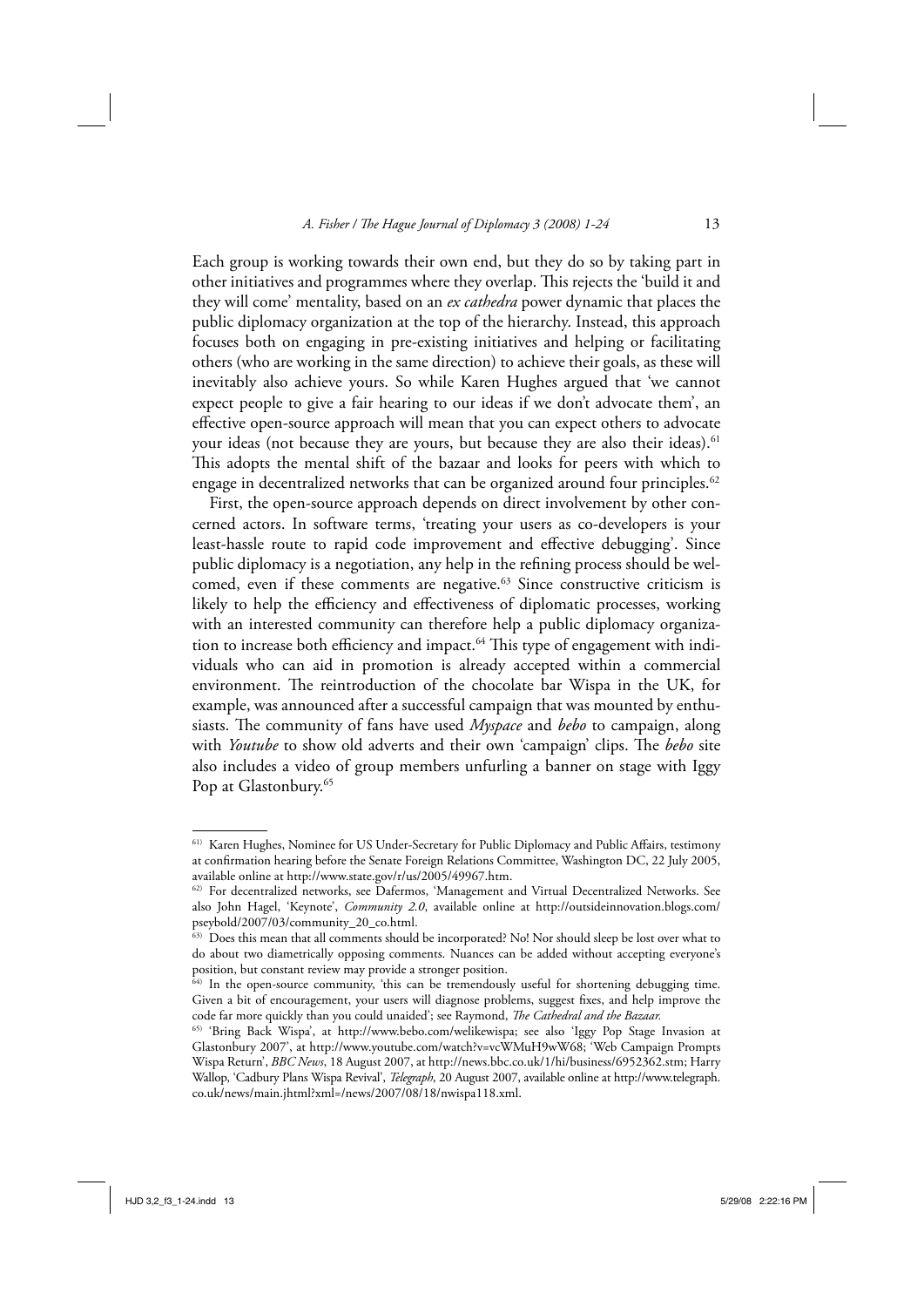Treating individuals who were previously considered part of the target audience as co-developers may appear to have a high degree of risk. Yet projects that involve the prospective audience at an early stage have the potential to be geared more effectively to issues that concern that audience, and are therefore more likely to resonate with the community. Furthermore, they provide the target audience with a degree of ownership over the concept that the international actor is seeking to encourage. After all, success in public diplomacy is not about demonstrating ownership over an idea, but rather about getting results by influencing the way that people act.

 Second, an open-source approach needs to communicate in a manner that resonates with those who the organization seeks to work with or to influence. This article's title will have had instant resonance with those who grew up with similar cultural markers as the author; it will have had a resonance that communicated vastly more to the 'insiders' than to those for whom the title lacked resonance.<sup>66</sup> To achieve this on a large scale, public diplomacy needs to avoid some of the limitations of messaging, as highlighted by *The Cluetrain Manifesto*. The authors argue that '[m]arkets are conversations':

 Most corporations, on the other hand, only know how to talk in the soothing, humorless monotone of the mission statement, marketing brochure, and your-call-is-important-to-us busy signal. *Same old tone, same old lies*. No wonder networked markets have no respect for companies unable or unwilling to speak as they do. $67$ 

This does not mean that messaging is redundant, but highlights a growing community that refuses to be the recipient of direct messaging. A different approach needs to be adopted for this audience. Rather than messaging, the *Manifesto* argues that to be successful in a networked world, companies — and by implication an international actor engaged in public diplomacy — must speak with a human voice. It highlights that 'the human voice is unmistakably genuine. It can't be faked'. The authors go on to argue in their 95 theses:

35. But first, they must belong to a community.<sup>68</sup>

This represents not just an opportunity but an invitation to engage with these communities. This is central to the open-source approach to public diplomacy. Organizations must be seen as peers rather than outsiders projecting onto the

 <sup>34.</sup> To speak with a human voice, companies must share the concerns of their communities.

<sup>&</sup>lt;sup>66)</sup> The title is a corruption of the title of the 1995 album by The Prodigy.<br><sup>67)</sup> Christopher Locke, Rick Levine, Doc Searles and David Weinberger, *The Cluetrain Manifesto: The End of Business as Usual* (New York: Perseus, 2001); also see the 95 theses of *Th e Cluetrain Manifesto* at http:// www.cluetrain.com/book/95-theses.html.

<sup>&</sup>lt;sup>68)</sup> 95 theses, *The Cluetrain Manifesto*, at http://www.cluetrain.com/book/95-theses.html.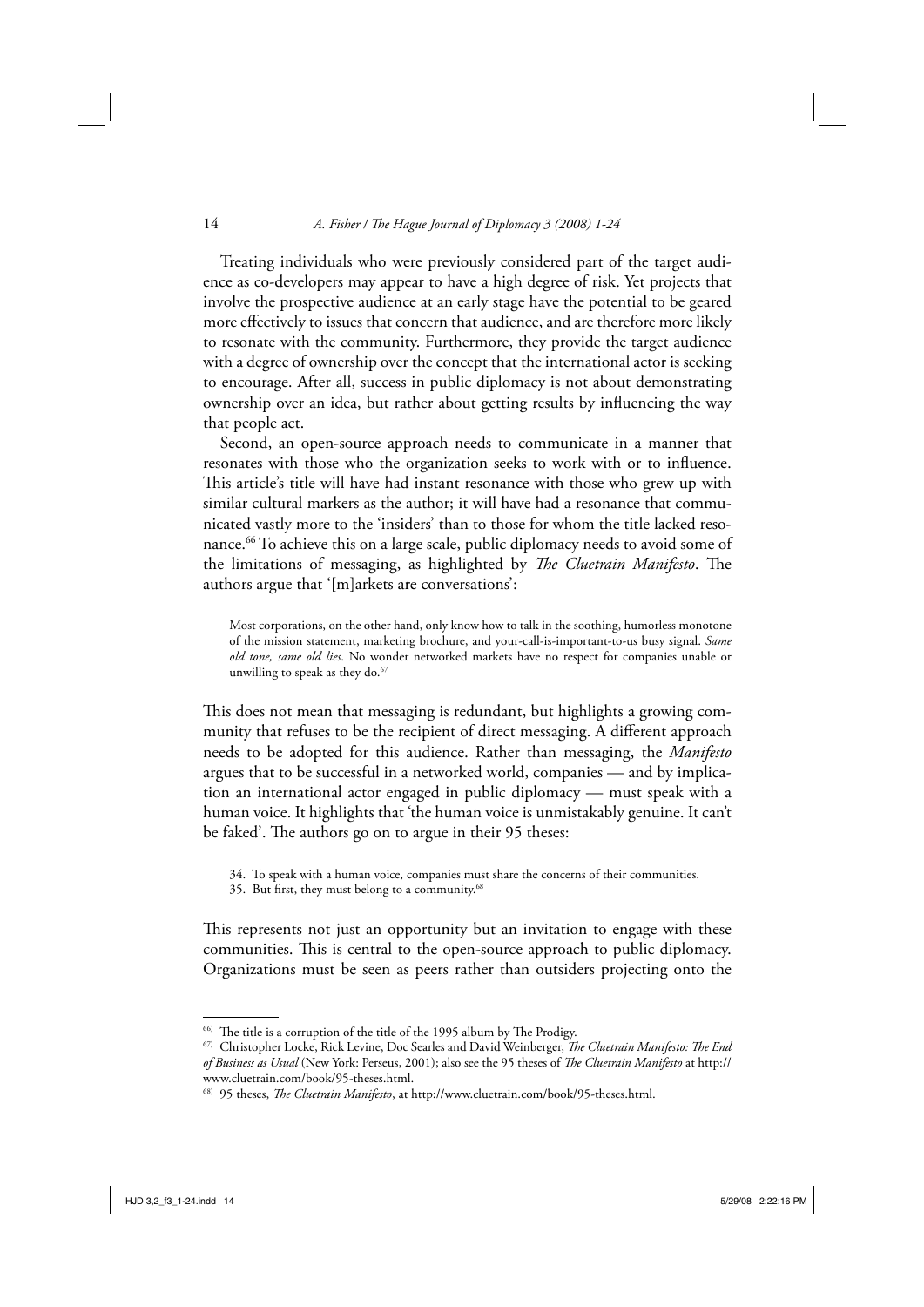community. Emphasizing the power of this message, Eric S. Raymond argued that this community-based approach is 'anarchic, messy, rude, and vastly more powerful than the doomed bullshit that conventionally passes for wisdom'.69 To be successful, a public diplomacy organization — like any other actor — must recognize the particular social and cultural barriers to entry and conform to the expectations of the community. This may not be palatable, but it is a clear message from one group of potential co-developers. This can be effectively achieved through engaging with co-developers from within these communities, as discussed in the first principle.

Third, the open-source approach relies on a strong sense of history and transparency. This applies to concepts and programmes that were previously promoted by the organization, but also previous encounters between the audience and the government or country. This is important in terms of honing programmes and learning from experience. Rather than reinventing programmes every few years, a strong understanding of previous approaches from within the organization and comparable organizations would provide a fertile source of ideas for the future: '[G]ood programmers know what to write. Great ones know what to rewrite (and reuse)'.70 Although personnel changes may mean that project managers move on and unpopular programmes are hastily cancelled, it is likely that someone within the target audience will remember. Being aware of previous encounters and acknowledging them helps a public diplomacy organization to demonstrate that it is ready to listen to grievances or to learn from past experiences.

 Fourth, individuals in online communities, as in the physical world, engage with those things that are of interest to them. The merits of using enthusiasts have been discussed at length by both Linus Torvalds and Eric Raymond. The success and durability of many charitable or volunteer organizations provides further evidence of the potential of an open-source approach that is based on interest rather than financial reward, in the physical as well as virtual environments. In addition, this approach inserts a relevance test. If no one is willing to engage with an idea, the concept or the presentation may need reworking or altering to an extent that *will* engage a co-developer community.

 Many public diplomacy organizations may feel that they already adopt this type of co-developer relationship. However, inviting the usual suspects or inviting 'partners' who are trapped in an employee/employer power dynamic does not equate to the mass availability of a core code that is developed in the open. To achieve that, project planning needs to be public; it needs to be transparent. Planning must be in the bazaar, the organization must be as willing to join other people's initiatives as they are to encourage the organizations to join theirs.

<sup>69)</sup> Eric Steven Raymond, at http://www.cluetrain.com/book.html.

<sup>&</sup>lt;sup>70)</sup> Eric Steven Raymond, 'The Mail Must Get Through', in *The Cathedral and the Bazaar*, at http://www. catb.org/~esr/writings/cathedral-bazaar/cathedral-bazaar/ar01s02.html.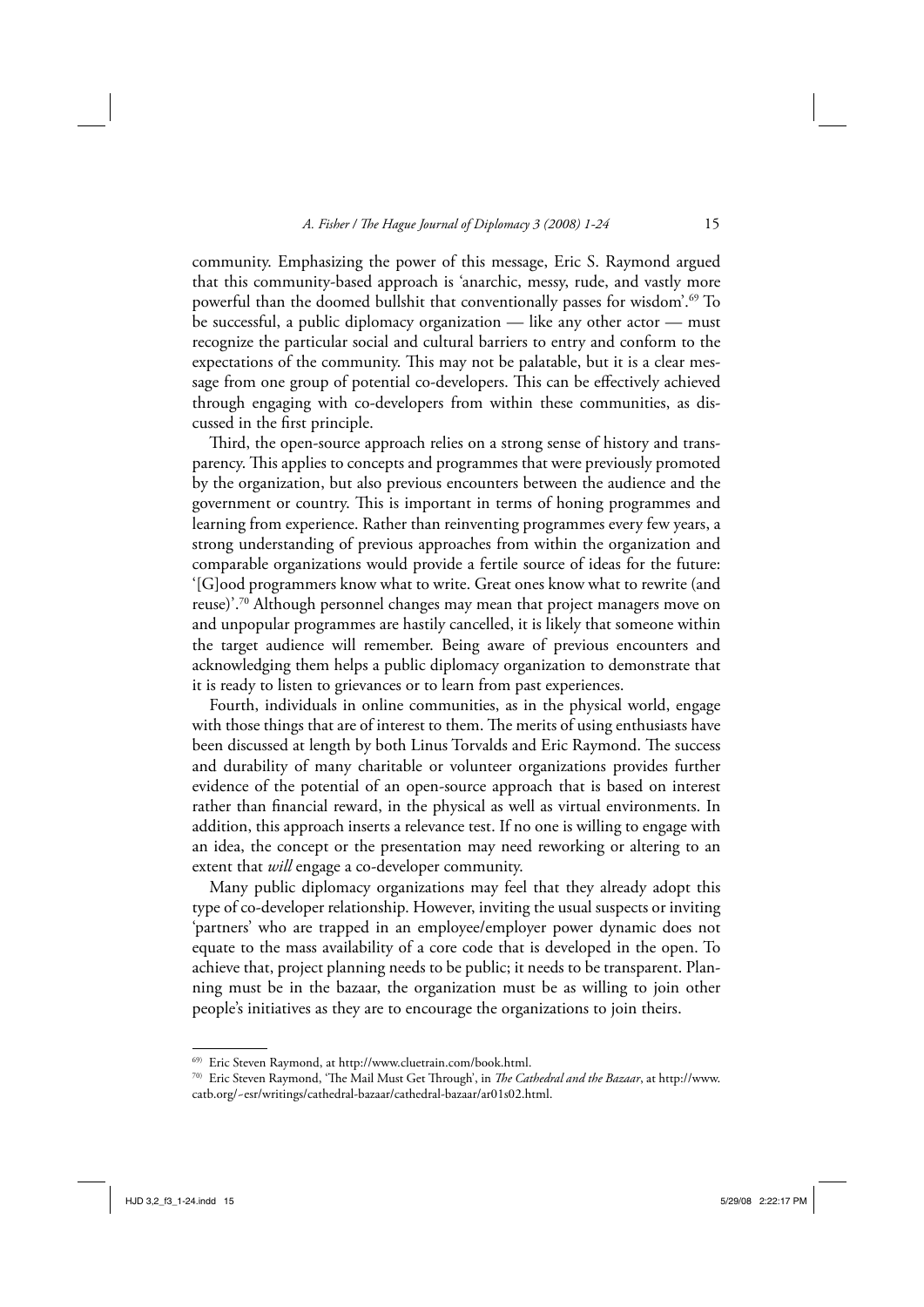Potential partners cannot receive an invitation *ex cathedra* when the planning process for a project or strategy is completed. Inviting contributions may appear to be embracing the open-source approach, as with the current engagement by Foreign Affairs and International Trade Canada (DFAIT).<sup>71</sup> Some elements of this represented the attempt to embrace a more open approach, as argued by Jozef Bátora.<sup>72</sup> However, predefining questions and the method of response — as DFAIT puts it, 'We request that your responses to the eDiscussion be directly related to these questions' — still demonstrates an attempt to maintain an asymmetry within the engagement, which is a feature of the cathedral mindset.<sup>73</sup>

# **The Challenge of Targeting**

 While the open-source approach has many benefits, there are challenges associated with its practical application, not least of which is how to identify the communities with which to engage, particularly online. First, an online audience must be recognized as on an equal level with physical world counterparts rather than as an additional audience to be accessed when an organization wants to demonstrate that it can deal with new technology. Second, new markers of power and influence need to be understood. In the physical world, employment status or physical position in society can be used as markers, with programmes usually demonstrating a bias towards traditional markers of power. Producing an analysis of potential partners for online communities is difficult. It starts with the question of whether people are important because of who they are in the physical world or in the online community? The only viable answer is both. Some people must be engaged online because of the impact that they can have in the physical world. Others must be engaged online because of the impact that they have in that environment. For example, to think of the influence of the most popular bloggers in relation to who they are in the physical world would be to miss the point. Seeing a blogger as a part-time shop assistant in a rural community would completely underestimate his/her influence as a writer with an online readership of thousands.

 In one sense, open networks, blogs and 'citizen media' make this task easier. Were communities to be regulated by email groups, it would be vastly harder, as

<sup>71)</sup> See http://geo.international.gc.ca/cip-pic/ediscussion08a/resources-en.aspx.

<sup>72)</sup> See Jozef Bátora, 'Public Diplomacy in Small and Medium-sized States: Norway and Canada', Clingendael Discussion Papers, 2005. See also Jozef Bátora, 'Multistakeholder Public Diplomacy of Small and Medium-Sized States: Norway and Canada Compared', paper presented to the International Conference on Multistakeholder Diplomacy, Mediterranean Diplomatic Academy, Malta, 11-13 February 2005; and Henrikson, 'Niche Diplomacy in the Public Arena'.

<sup>73)</sup> This is not a criticism of the Canadian approach to eDiscussion; it is merely to highlight the distinction between the hierarchical cathedral mindset and the open-source approach.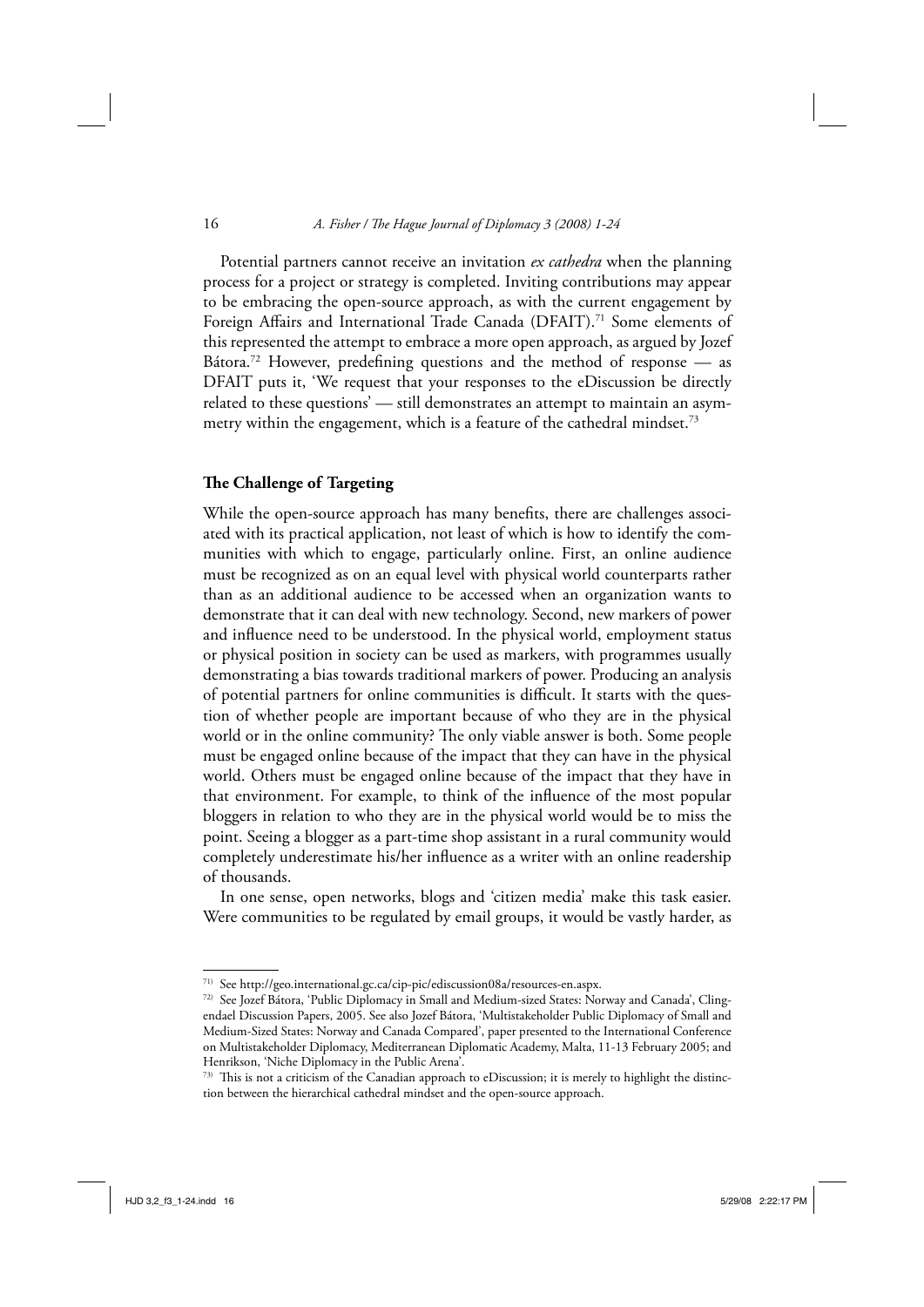information would be less likely to be publicly available.74 For example, *New Generation Network* represents an online community that combines the physical and online worlds.75 It has a manifesto for a 'new approach to tackle discrimination and prejudice and forge a fresh approach to building a modern Britain'. Its first principle — that '[a]s Britons we want to be treated not as homogenous blocks but as free-thinking citizens with diverse views' — highlights the need to engage in an ongoing negotiation.76 If an international actor sought a similar goal to *New Generation Network*, the open-source approach would argue for an attempt to engage with them as a peer, or co-developer. This is in contrast to the cathedral mindset, which might attempt to engage in a hierarchical relationship or, worse, attempt to recreate a rival network centred on the international actor.

 Open-source public diplomacy is not about finding people to project your message, whether paying people to run stories or providing covert support to groups with similar goals.<sup>77</sup> Instead, it requires the mindset of a genuine partnership rather than an attempt to replicate the power relationship with a client. The open-source approach emphasizes cooperating and co-developing with a dispersed network of individuals and organizations (both foreign and domestic) that are heading in the same direction as you.

# **Why it Matters: Potential Advantages**

 Writing about Noopolitik, John Arquilla and David Ronfeldt argued that 'interconnecting the world may be the most forward-looking "game" in the decades ahead'.78 However, while connecting is an important part, engaging with the interconnected civil societies and online communities is a vital role for public diplomacy.<sup>79</sup> These connections, networks, platforms and communities may be short-lived, but the individuals will likely move on to the next space or platform

<sup>&</sup>lt;sup>74)</sup> See, for example, Fisher, 'Gramsci and the New Intellectuals'.<br><sup>75)</sup> See the *New Generation Network*, at http://www.new-gen.org/.

<sup>&</sup>lt;sup>76</sup> See *New Generation Network*'s 'Manifesto', at http://www.new-gen.org/manifesto.<br><sup>77</sup> James Dao and Eric Schmitt, 'A Nation Challenged: Hearts and Minds — Pentagon Readies Efforts to Sway Sentiment Abroad', *New York Times*, 19 February 2002; Jeff Gerth, 'Military's Information War is Vast and Often Secretive', *New York Times*, 11 December, 2005; W.S. Lucas, *Freedom's War: The American Crusade Against the Soviet Union* (New York: New York University Press, 1999); H. Laville, *Cold War Women: The International Activities of American Women's Organizations* (Manchester: Manchester University Press, 2002); F. Stonor Saunders, *Who Paid the Piper?: The CIA and the Cultural Cold War* (London: Granta Books, 1999); G. Scott-Smith, *The Politics of Apolitical Culture: The Congress for Cultural Freedom*, the CIA, and Post-War American Hegemony (London: Routledge, 2002); and H. Wilford, *The CIA, the British Left, and the Cold War: Calling the Tune?* (London: Frank Cass, 2003). Also see W.S. Lucas, 'Campaigns of Truth: The Psychological Strategy Board and American Ideology, 1951-1953', *International History Review*, May 1996, pp. 279-298.<br><sup>78)</sup> Arquilla and Ronfeldt, *The Emergence of Noopolitik*, p. 37.<br><sup>79)</sup> Melissen, 'The New Public Diplomacy', p. 10.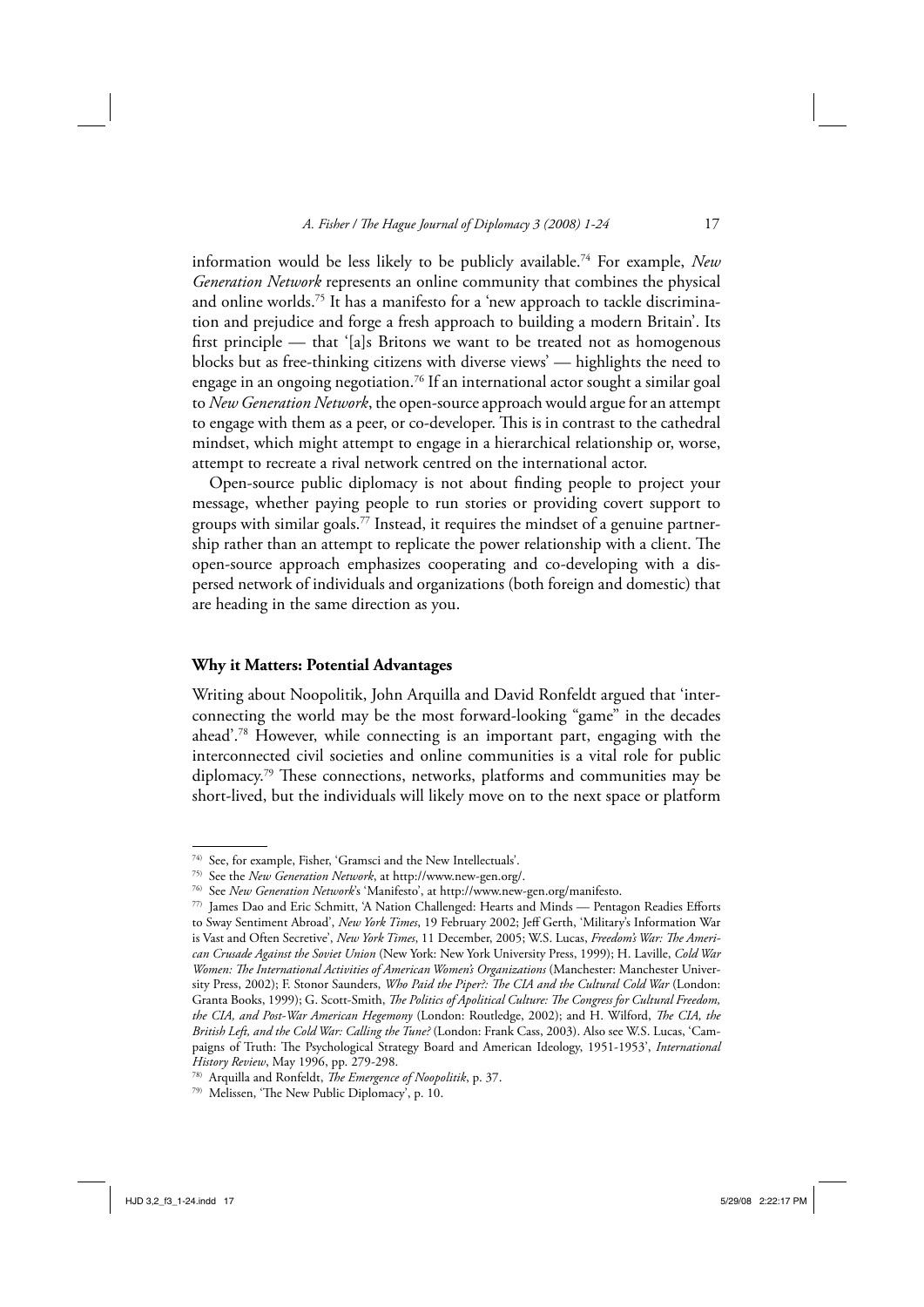for engagement. This requires public diplomacy organizations to be increasingly fleet of foot. An article in *The Economist* noted that 'older people in particular are often taken aback by the speed with which the internet's "next big thing" can cease being that'.<sup>80</sup> In this environment it is easy for one platform for engagement to be replaced by the next. Public diplomacy organizations must be able to navigate between and to engage on these different platforms.

 Greenpeace, both officially and through its member community, has been successful in negotiating many different methods of engagement. From its official website to *Myspace, Youtube* and *Facebook*, Greenpeace has maintained a presence and been given credibility because posts come from within the community that is using each site or platform. As such, the content conforms to the social or cultural expectations of the community and comes with a human voice.<sup>81</sup>

 Virtual worlds, such as *Second Life*, provide additional potential (limitations of this potential are discussed later). David de Rothschild, founder of Adventure Ecology, staged a flood to highlight climate change, while George Irish highlighted further possibilities of 'Camp Darfur'. Other means for engagement, such as the interactive Anne Frank Tree, where 157,820 people so far have created a leaf with a message, demonstrate the possibilities of getting in contact with individuals online.<sup>82</sup>

 Many of these ideas are not built by traditional public diplomacy organizations. Furthermore, many of them echo what Raymond refers to when stating: 'every good work of software starts by scratching a developer's personal itch'.<sup>83</sup> Large public diplomacy organizations with global or regional strategies tend to struggle with projects that appeal to individual staff members, yet it is this flexibility that provides open-source software production with the ability to rival the large commercial producers. To create a dynamic public diplomacy organization, the bureaucracy must adapt to provide the means for enthusiasts on the inside to follow their particular interests, as long as these intersect with the organization's strategy.

The communities and networks with which an open-source approach to public diplomacy programmes engages may be huge, they may be ephemeral, but they

<sup>&</sup>lt;sup>80)</sup> 'Face Book / Book Value', *The Economist*, 21 July 2007, p. 72.<br><sup>81)</sup> Two different approaches to video on *Youtube* are direct action and campaigning. For direct action, see 'G8 — Bundespolizei vs. Greenpeace 2' at http://www.youtube.com/watch?v=6ZG54Gsf1LQ&mode= related&search; and 'Video of Greenpeace Action' at http://www.youtube.com/watch?v=JuPk773Ye0Y &mode=related&search. For campaigns, see 'Shaping Environmental Change in China' at http://www. youtube.com/watch?v=AgzKGv9tUFA&mode=user&search; and 'The Sea of Lebanon' at http://www. youtube.com/watch?v=GrrtufPhHzA&mode=user&search.

<sup>82) &#</sup>x27;Swim for your (Second) Life', at http://hugg.com/story/Global-Warming-Floods-London-In-Second-Life; George Irish, 'Second Life Activism: A Video Report from the Field', *Shake the Pillars*, 31 May 2007, available online at http://www.shakethepillars.com/?p=62; and 'The Ann Frank Tree: A Community' at http://www.annefranktree.com.

<sup>83)</sup> See Raymond, *The Cathedral and the Bazaar*.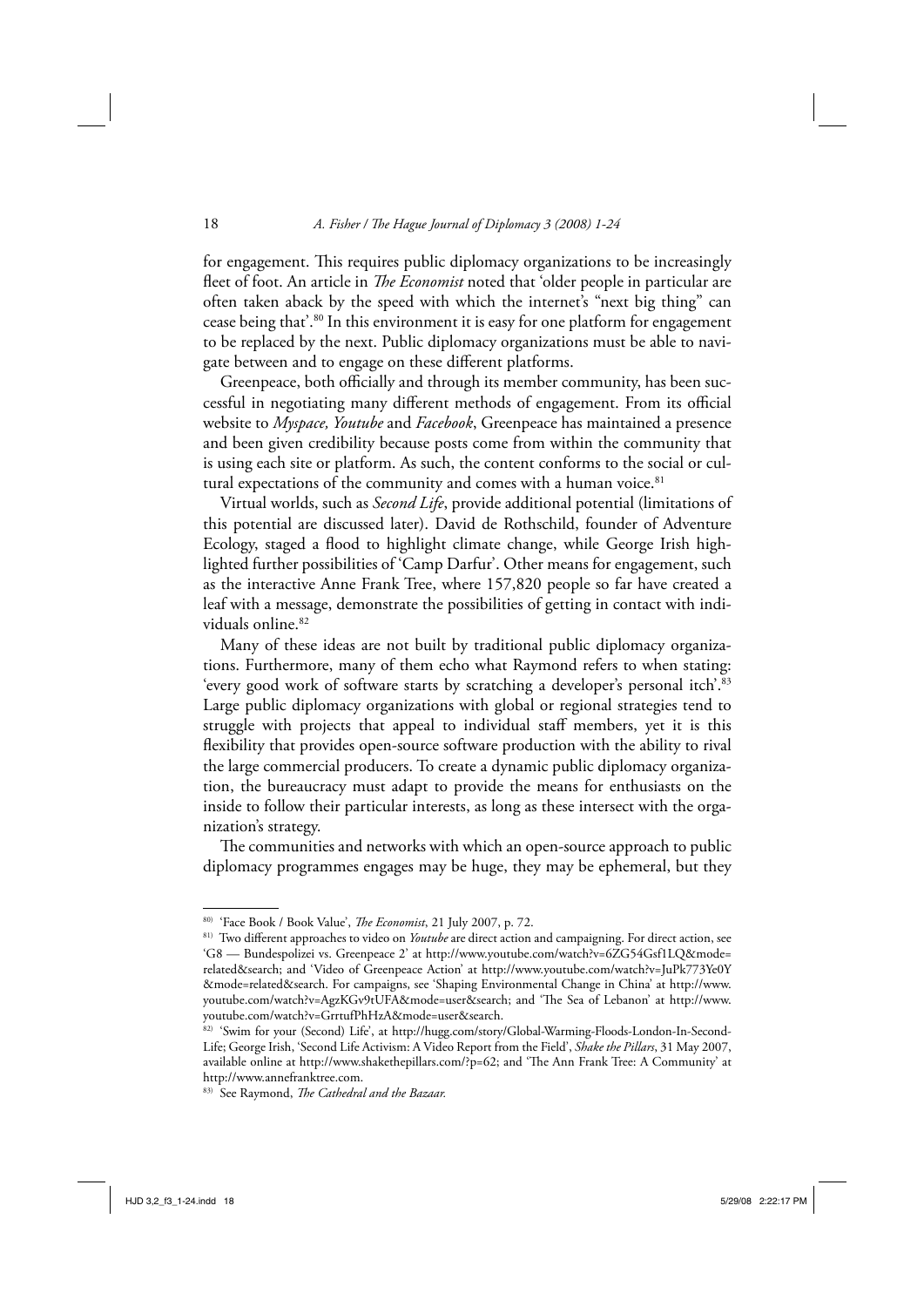have incredible potential. In the open-source way of thinking, this ephemeral nature should not be thought of as a negative element (assuming that public diplomacy organizations can move quickly enough to engage with it). Influencing a network that disbands or loses touch with a public diplomacy initiative may mean that individuals, or the community as a whole, have moved to a different form of engagement: 'the next big thing'. If the group is supporting similar ideas but in a different format, this should be seen as a positive development, as there are now effectively two operations running. While this could be left to chance, a clear strategic decision about whether to attempt to build a long-term relationship or to influence a community through short-term contact would be preferable.

As demonstrated by *The Cluetrain Manifesto*, online communities feel ownership over the virtual space that they occupy. As such, social and cultural barriers to entry have developed, and these barriers include expectations about language and the tone of material. To engage in a manner that will be useful to a public diplomacy programme, the material must meet those expectations. The 'dynamite surfing' video on *Youtube* that carried the Quicksilver logo demonstrates the success that something that conforms to expectations can achieve. It has been posted on *Youtube* numerous times, with the top three postings having been watched over two million times.<sup>84</sup> A single posting of an amateur safari video entitled 'Battle at Kruger' has been viewed over 18.6 million times and listed as a favourite video over 75,000 times.<sup>85</sup> *Youtube* is only one potential outlet; video tracking across the web is conduced by the Viral Video Chart, and at the time of writing the top video had been viewed 5.5 million in 30 days.<sup>86</sup>

The reach offered by engaging online is enormous, but there is a risk of being seduced by what appears to be the 'potential'. An international actor must be realistic about that potential. *Second Life* has 9,814,914 residents,<sup>87</sup> yet to construct a programme with the hope of reaching a global audience of almost ten million would be to misunderstand the environment. These residents are the number of avatars created, not the number of users, as numerous avatars could be created by one individual. For example, were five avatars controlled by the same person to experience your initiative, it would be tempting to think that it had reached five people, but the reality would be that you have reached the same person five times. Repeated contact with a few people or single contact with five

<sup>84)</sup> Survey of three views conducted on 18 October 2007; views of posts by 'chokemout', 'ettf' and 'chompchomp' totalled 2,023,278.

<sup>85) &#</sup>x27;Battle at Kruger', posted by Jason275, had been viewed 18,635,961 times and listed as a favourite 75,121,850 times (figures accurate on 26 October 2007); see http://www.youtube.com/watch?v= LU8DDYz68kM.

<sup>86)</sup> Charts for 24 hours, 7 days and 30 days are available at http://www.viralvideochart.com/. The current top video is 'UF Police Taser Student During Kerry Forum', at http://www.viralvideochart.com/youtube/ uf\_police\_taser\_student\_during\_kerry\_forum?id=SaiWCS10C5s.

<sup>87)</sup> Figures are accurate as of 30 September 2007. See the *Second Life* website at http://secondlife.com/ whatis/economy\_stats.php.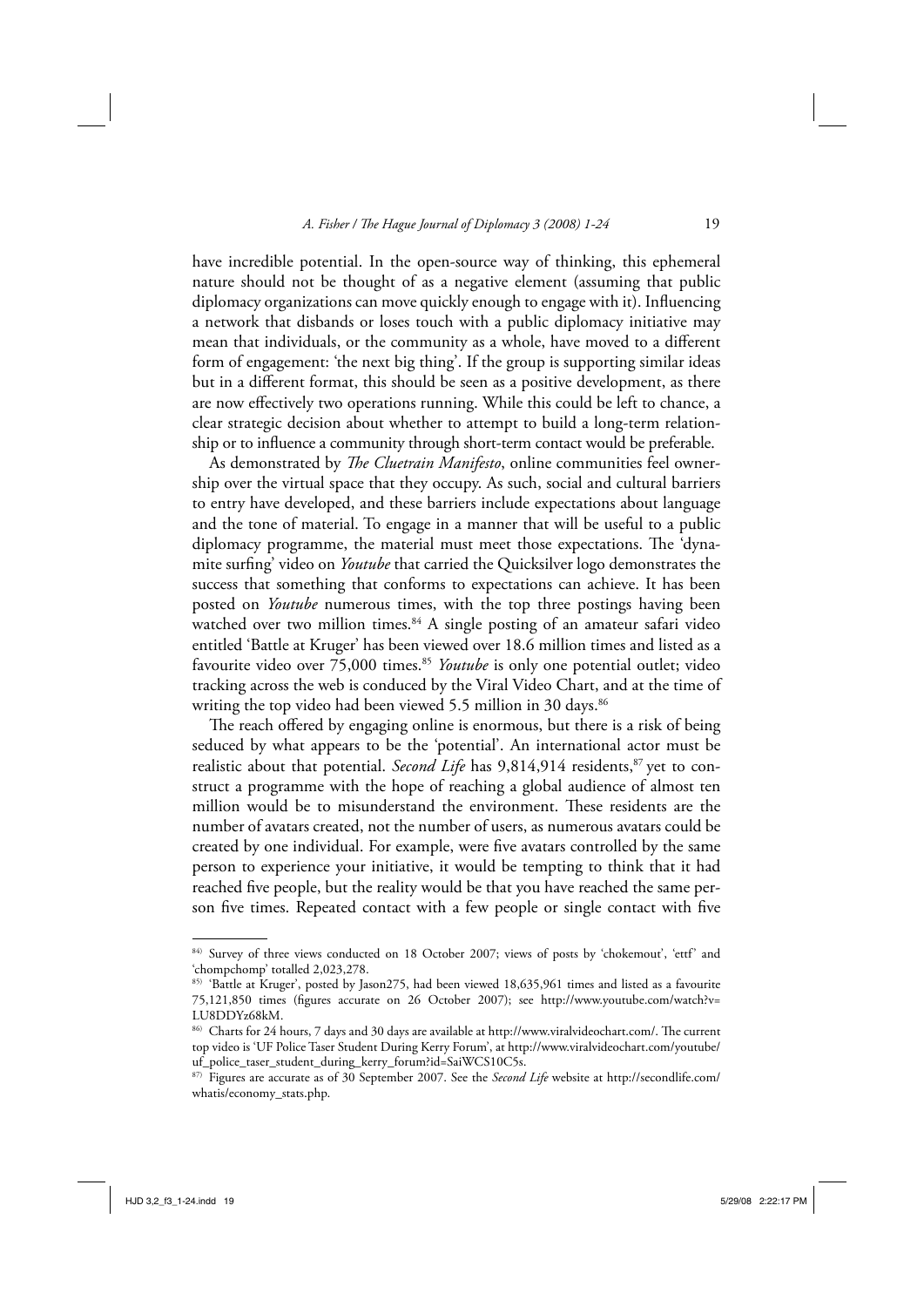times as many are different measures of success that require clarity about the intended outcome. Furthermore, at the time of writing, in the previous thirty days less than one million avatars had logged on to *Second Life*, vastly reducing the potential to reach the nearly ten million people that it first appeared. The 'global' reach is also undermined, as over the same period users clustered in five countries, with 58 per cent of avatars logged on from the United States, Brazil, Japan, Germany or the United Kingdom.

 Having material on *Youtube* is equally open to misunderstanding. While it is easy to make material available, it is harder when trying to acquire an audience and even more difficult to make the material remembered. A survey conducted by Mashable Labs of 41,000 *Youtube* users demonstrated that the average number of videos watched in a day was  $39.^{88}$  This equates to over 1,000 per month! The key here is how likely an individual is to remember one particular video over 38 others on the day, let alone the 1,000 others in a month. Unless you can create a video as memorable as 'Dynamite Surfing', the message will require help to be remembered.89

 One way that an organization can increase the likelihood of being remembered is through the power of the community; if the community identifies with the video, people will promote it among their community. This would reach the level of viral marketing, as people are more likely to follow a recommendation from a trusted member of their own community. However, open source has further potential, because engaging with a community is about ideas, not image. As such, if an international actor can engage with and energize a community to make their own material that expresses the same idea, the multiplier effect is immense. Furthermore, as people are making videos about the same idea, it can be assumed that they have remembered and understand the issue on which the initiative was focused.

 Furthermore, the international actor must not just see the web as a tool for dissemination; open-source public diplomacy is also about learning from the online environment. The potential of the open-source approach comes from understanding how a community works and how to harness that power to develop different functions, like software developers who worked with the Linux core-code.

The potential for learning from the online environment was highlighted by an article in the journal *Lancet Infectious Diseases*. The online game *World of Warcraft* (WOW) provided the context to a study of how individuals might react to a physical world viral threat.<sup>90</sup> Eric Lofgren and Nina Fefferman studied the way

<sup>88) &#</sup>x27;Are You an Average Youtube User?', *Mashable Labs*, at http://mashable.com/?p=1224. Note that because of the methodology of the survey, this number may be biased towards heavy users.

<sup>89) &#</sup>x27;Dynamite Surfing' has been posted numerous times by numerous members; because of the turnover rate, links may be broken quickly, but it can easily be found through a basic search on *Youtube*. Through the power of the networks, this video has been viewed millions of times, despite its obscure name.

<sup>90)</sup> Eric T. Lofgren and Nina H. Fefferman, 'The Untapped Potential of Virtual Game Worlds to Shed Light on Real World Epidemics', *The Lancet Infectious Diseases*, vol. 7, no. 9, September 2007, pp. 625-629;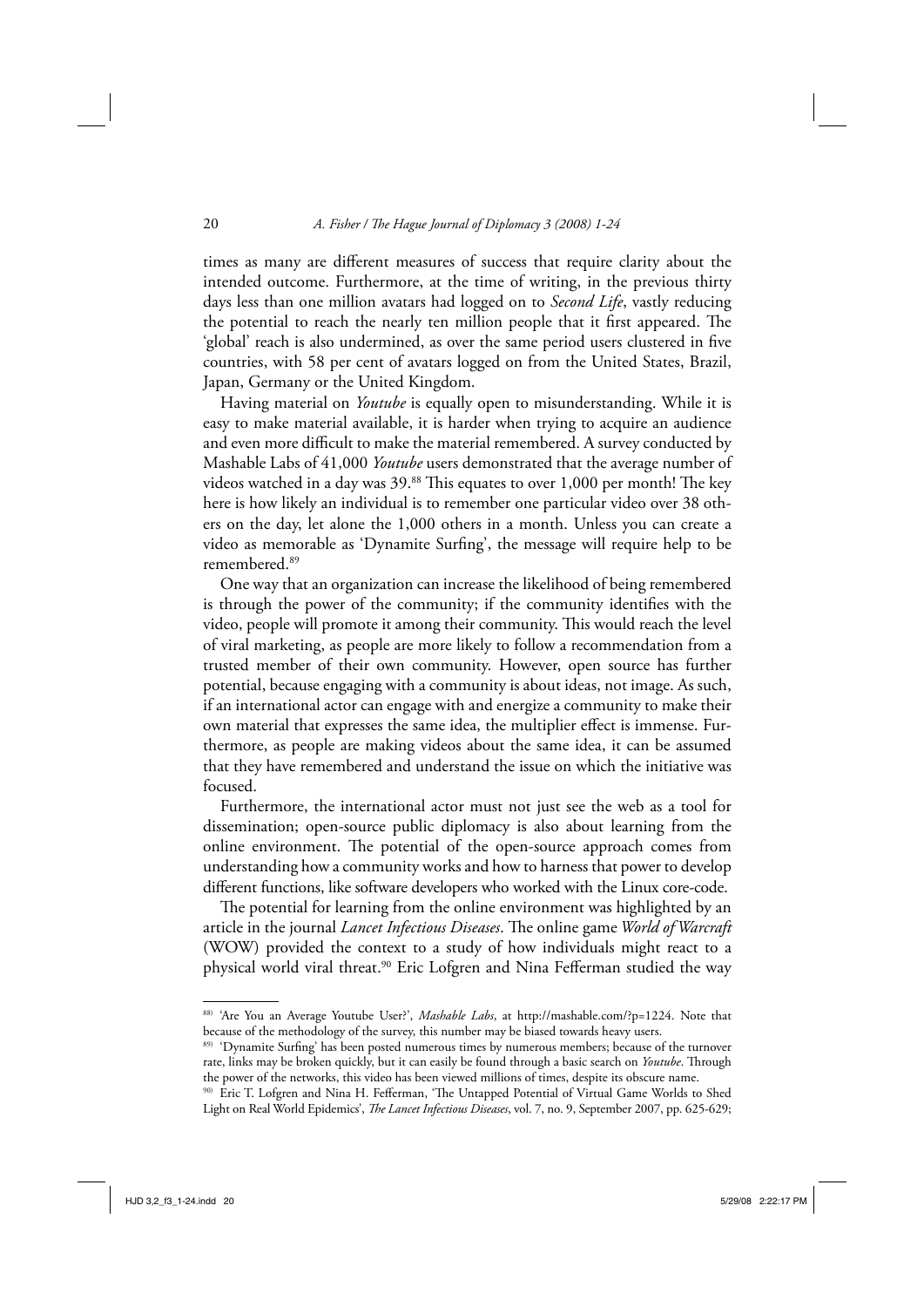that players reacted to the outbreak of the disease known as 'corrupted blood'. While it might be tempting to dismiss this as 'just a game', the players are enthusiasts who have made large time commitments to develop their characters and powers. As the authors argue, 'future experiments could easily tailor the parameters controlling disease transmission and mortality to more accurately reflect a wide variety of pathogens'. As such, the key to the study was to recognize the importance of conceiving online communities and enthusiasts as having an impact on the understanding of the physical world:

 Researchers will have to allow players to feel not as if they are in a deliberate epidemiological simulation where they may die based on statistical whims, but rather that they are immersed in a coherent, logical setting where death is a major risk — essentially unifying epidemiological experimentation with game design and development.<sup>91</sup>

 Making participants into co-developers is the basis of open-source public diplomacy. For this to work it requires partnership during the planning process. Eric Lofgren and Nina Fefferman make a similar point. They argue that developing further online epidemiological studies:

[...] will likely involve careful consideration and partnership with the gaming industry, mirroring the outreach, partnering, and involvement of community representatives often needed to make traditional epidemiological studies palatable to real-world populations being studied.<sup>92</sup>

 Edward Castronova has also demonstrated the research potential of online games through his work on *Everquest* and *The Dark Age of Camelot*.<sup>93</sup>

Each different online community will have its own cultural or social expectations. This is because the platforms that these communities use are regarded by their uses as a space 'owned' by them. These spaces were not ceded to them as part of a hierarchical system. The platform suits their needs, potentially because it was developed by someone inside the community — although this is not always the case — and the community uses it in its specific way. An organization seeking to engage must seek to be part of the community, including recognizing the cultural and social expectations. Take the community-following thinking similar to that expressed in *The Cluetrain Manifesto:* they emphasize speaking with human voices

<sup>&#</sup>x27;Virtual Game is a "Disease Model"', *BBC News Online*, available online at http://news.bbc.co.uk/1/hi/ health/6951918.stm (accessed 23 August 2007); and see http://www.nzherald.co.nz/section/story.cfm?c\_ id=5&objectid=10459021 (accessed 23 August 2007).

<sup>91)</sup> Lofgren and Fefferman, 'The Untapped Potential of Virtual Game Worlds to Shed Light on Real World Epidemics', p. 628.

<sup>92)</sup> Lofgren and Fefferman, 'The Untapped Potential of Virtual Game Worlds to Shed Light on Real World Epidemics', p. 628.

<sup>93)</sup> Edward Castronova, 'On the Research Value of Large Games: Natural Experiments in Norrath and Camelot', CESifo Working Paper Series no. 1621, December 2005, available online at http://ssrn.com/ abstract=875571.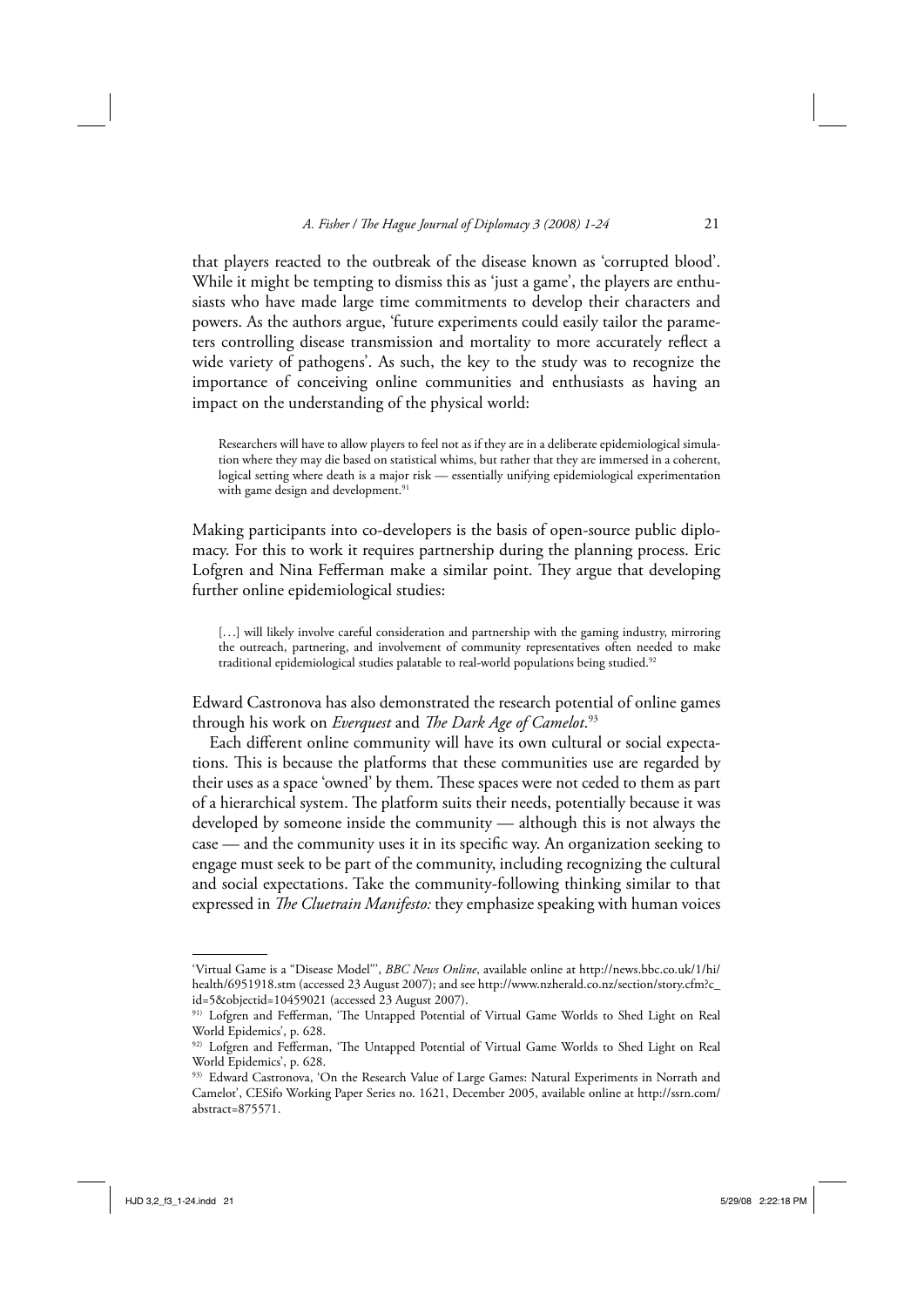rather than corporate monotone. The bad news for senior representatives of many large international actors is that it will be a daunting task to understand these communities. However, the good news is that for many of the younger members of the organization, these platforms and communities will be part of their everyday social experience. The ability to unlock this understanding will be central to the success of engaging in this approach to public diplomacy.

This type of engagement has a fivefold benefit. First, it involves a community of concerned actors. Second, it allows an international actor to speak not in the corporate monotone but a human voice. Third, it provides the opportunity to learn from historical examples and online engagement. Fourth, planning is transparent and as such engages what would traditionally be defined as the target audience at an early stage, ensuring relevance to the community. Finally, it not only creates the potential that the community will develop its own products along similar lines, but that the reciprocal may also be true.

# **Application**

This section briefly highlights three possible uses of open-source public diplomacy. To clarify application of the concept and demonstrate the difference between engaging online and the open-source approach, this section focuses specifically on: the building of the Swedish virtual embassy in S*econd Life*; 'Reinventing Public Diplomacy through Games Competition', part of the Public Diplomacy and Virtual Worlds project at the University of Southern California (USC); and discusses a possible approach to climate change in sub-Saharan Africa.

The building of the Swedish embassy in *Second Life* engages in new technology, but through the cathedral mindset.<sup>94</sup> The project was organized by the Swedish Institute, and despite the technology the 'Houses of Sweden' vary little in nature from the *Amerika Häuser* built in post-war Germany. When the virtual embassy opened, the building displayed:

[...] a photography exhibit with images from Sweden; an exhibit about the life of Raoul Wallenberg, arranged in cooperation with OSA Archivum, the Open Society's archives in Budapest; and an art exhibit curated by the National Museum.<sup>95</sup>

The opening was the unveiling of the 'virtual' cathedral. However, this project can also serve an open-source purpose. As the director-general of the Swedish Insti-

<sup>94)</sup> Cari Simmons, 'Sweden Opens Virtual Embassy 3D-Style', sweden.se (Sweden's official website), 30 May 2007, at http://www.sweden.se/templates/cs/Article\_\_\_\_16345.aspx; and David Wiles, 'House of Sweden: A New Meeting Place in Washington DC', Sweden.se, 20 October 2006, at http://www. sweden.se/templates/cs/Article\_\_\_\_15544.aspx.

<sup>95)</sup> Simmons, 'Sweden Opens Virtual Embassy 3D-Style'.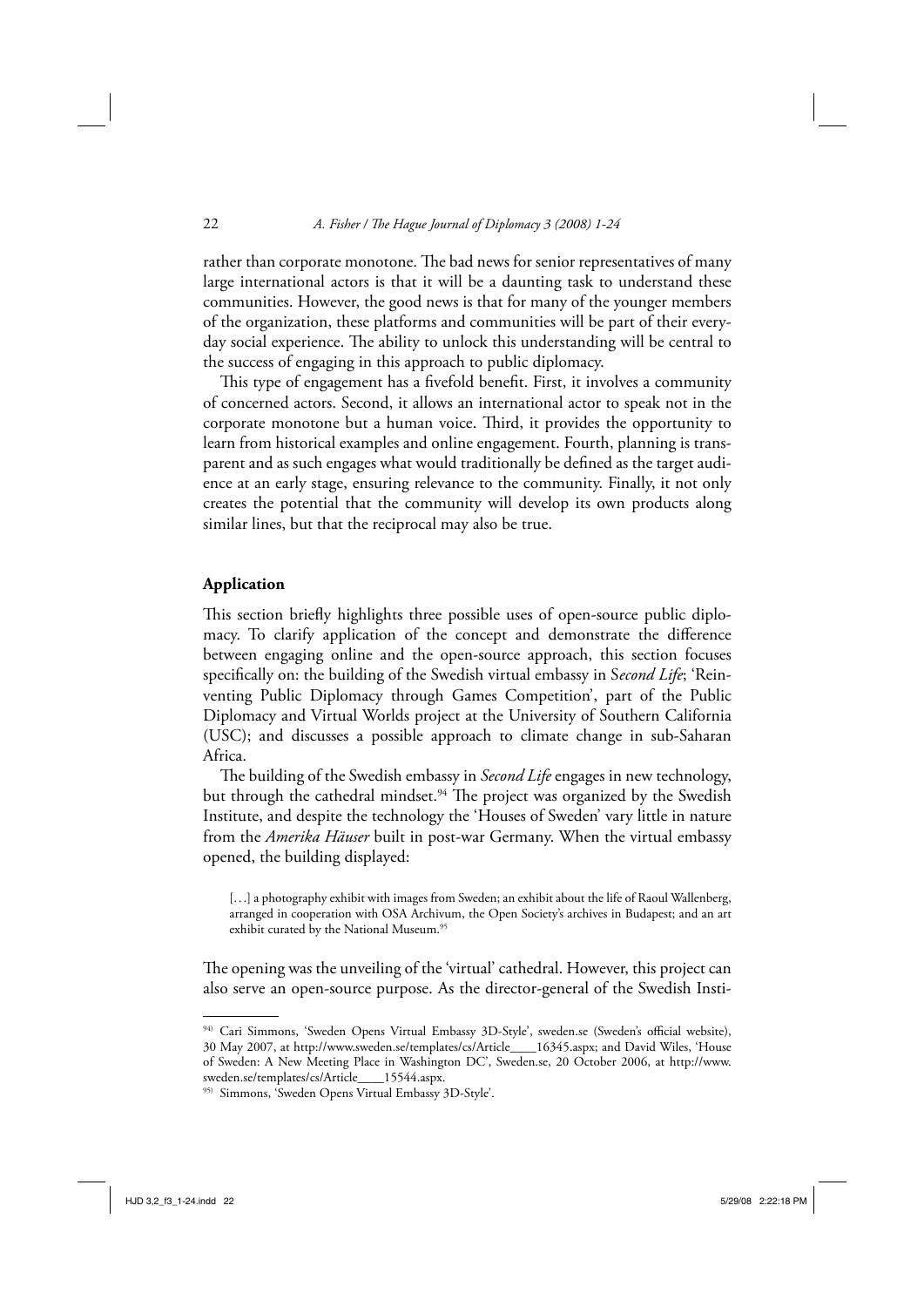tute, Olle Wästberg, noted, 'Social media, such as Second Life, offer new opportunities for dialogue, spreading information and *creating the conditions for us to reach the important early-adopters group in different parts of the world*'.<sup>96</sup> As such, these virtual buildings serve as a means to engage in a virtual world and in the open-source manner, as there is now a platform through which to engage with the creative potential of the early adopters.

The 'Reinventing Public Diplomacy through Games Competition' at USC engaged with the world of software development.97 However, as it was a competition, it was both centralized and hierarchical. Furthermore, it was not a community effort but a number of disparate initiatives that were brought together for judging. In contrast, were it not a competition but an opportunity for people to work collaboratively on the various games, to improve them, take parts from one and insert into another, because the core of the project was to change the way that people act through the games, then it would have been closer to the open-source approach. Currently, both the project and the games are products of the cathedral mindset.98

 A recent meeting held in Dar es Salaam to discuss climate change in sub-Saharan Africa in relation to British objectives highlighted the potential of an opensource approach.<sup>99</sup> Emphasizing the importance of a low-carbon economy to a population already living a largely low-carbon lifestyle would fail a relevance test. Equally, trying to get the population to pressure the government to act on a post-Kyoto deal is unlikely to resonate with the majority of the population. An alternative, open-source approach would be to find local grass roots' organizations and businesses, along with foreign and domestic NGOs already working towards sustainable development, and ask what they need to increase the impact of their work. This may be increased capacity, bandwidth, money or help in organizing social enterprises that make money from recognizing that some products that are

<sup>96)</sup> Simmons, 'Sweden Opens Virtual Embassy 3D-Style' (emphasis added).

<sup>97) &#</sup>x27;Reinventing Public Diplomacy through Games Competition', available online at http://uscpublicdiplomacy.org/index.php/virtualworlds/contest. Also see 'USC's Virtual World: Annenberg Island', at http://lavoice.org/article1777.html; 'Contest Held for Peaceful Video Games', *New York Times*, 8 May 2006, online at http://www.nytimes.com/reuters/technology/tech-expo-peace.html; 'Real Diplomacy from the Virtual World', *CNet News*, 3 May 2006, available online at http://news.com.com/Real+diplomac y+from+the+virtual+world/2100-1043\_3-6067673.html?tag=nefd.lede; 'Playing Along for Global Understanding', 18 October 2005, at http://www.usc.edu/uscnews/stories/11718.html; 'Video Game World Gives Peace a Chance', *Washington Post*, 16 October 2005, online at http://www.washingtonpost.com/ wp-dyn/content/article/2005/10/15/AR2005101500218\_pf.html.

<sup>98)</sup> I would like to emphasize that this is not a critique of the work at USC. The article highlights different mindsets and the possibility of the open-source approach, while this competition was run under a different mindset for a different purpose. It is highlighted to demonstrate the difference, not to identify a dichotomy of good and bad.

<sup>99)</sup> My thanks to all who attended the Climate Change Meeting in Dar es Salaam, Tanzania, on 26-27 February 2008, and who stimulated my thinking in this area.